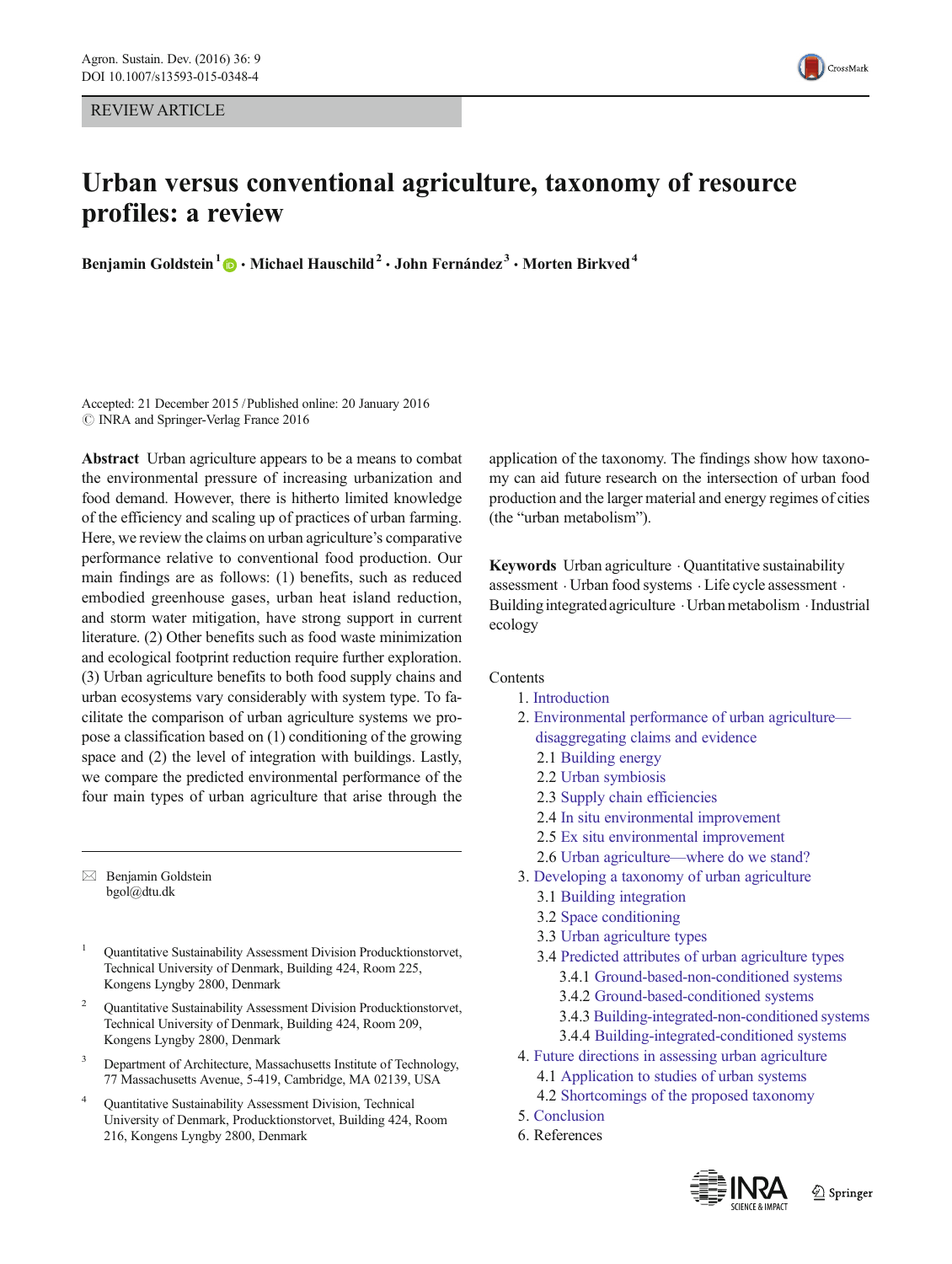## <span id="page-1-0"></span>1 Introduction

Recent scientific consensus is that humanity is skirting the planet's safe boundaries to sustainably supply resources to and assimilate society's waste (Krausmann et al. [2009](#page-17-0); Steffen et al. [2015\)](#page-18-0). As centers of population and economic activity, cities have a dominant influence on the scale and form of anthropogenic material and energy flows, consequently playing a central role in any shifts towards sustainability (Dearing et al. [2014;](#page-16-0) Pincetl et al. [2014](#page-17-0)). Hitherto, the general tenor in promoting urban sustainability has been a focus on minimizing fossil fuel intensive transport, reducing the energy consumption of buildings, and shifting cities towards renewable energy sources (Grubler et al. [2012](#page-16-0); IPCC [2014a](#page-16-0)). These transitions are all important pieces in the sustainable urban development mosaic, but they disregard one of the largest environmental pressures of cities: urban food consumption. Supplying food to cities is one of the key contributors to greenhouse gas (GHG) emissions, biodiversity loss, water pollution, land-use change, non-renewable resource exhaustion, and a host of other pressing environmental challenges at the global scale (Foley et al. [2011](#page-16-0); Tilman et al. [2011](#page-18-0); Gliessman [2015](#page-16-0)). Therefore, transitions towards sustainable urban systems must include the mitigation of environmental impacts from urban food consumption.

Multiple angles exist to address the environmental burden of urban food demands. Internalizing environmental burdens of food production within prices using Pigovian taxes has been suggested to nudge consumers away from environmentally burdensome foods (e.g., meat and dairy) (Edjabou and Smed [2013\)](#page-16-0). Others have emphasized transitions to diets that combine seasonality of local food production, selectively consume organic, and contain reduced animal protein (Saxe [2014\)](#page-18-0). Another option at the demand side is to reduce food waste in cities, lowering gross urban food demands and solid waste burdens (FAO [2013\)](#page-16-0). Cities have also banned certain types of food packaging (see New York City's sanction against polystyrene) to reduce the environmental impacts of the food system at this end (Stringer [2015\)](#page-18-0). Conversely, supply side interventions promote eco-efficiency gains within existing production systems (e.g., reducing fertilizer per unit economic output) (Tilman et al. [2011;](#page-18-0) Davis et al. [2012](#page-16-0)).

## 1.1 Urban agriculture to promote environmental sustainability

While the bulk of food production is exogenous to the city, urban agriculture (UA) has been touted as a supplyside urban design intervention that can give cities agency over the environmental performance of some of their food demands (Pearson et al. [2010;](#page-17-0) Hampwaye [2013;](#page-16-0) IPCC

 $\hat{\mathcal{D}}$  Springer



[2014b\)](#page-16-0). Though many definitions exist (see Vejre's outlining of the spatial, functional, market, and other dimensions of defining UA; Vejre [2012\)](#page-18-0), the most salient features are that is consists of food production in and around cities, weaving this practice within the urban form, such that it interacts with the host city's material and energy metabolism (Koc et al. [1999](#page-17-0)).

Recent estimates peg urban farmers at 25–30 % of global urban dwellers (Orsini et al. [2013\)](#page-17-0). Most of these practitioners operate in emerging economies as an informal means of income and subsistence (Smit et al. [2001](#page-18-0)); however, there has been increasing interest in intensifying and formalizing UA globally as part of a more sustainable and resilient global food system (Pearson et al. [2010\)](#page-17-0). Very optimistic estimates assert that UA could supply 100 % of global urban vegetable needs with 40 % of urban land at current yields (Martellozzo et al. [2014](#page-17-0)), while others have estimated that UA already produces 15–20 % global food (Abdulkadir et al. [2012](#page-15-0)). Shanghai and Beijing stand out as examples in that their metropolitan regions supply the majority of their produce (Lee-Smith and Prain [2006](#page-17-0)) and Shanghai most of its dairy demands (Orsini et al. [2013\)](#page-17-0). The potential in post-industrial cities is believed to be high but untapped (Grewal and Grewal [2012;](#page-16-0) Taylor and Lovell [2012;](#page-18-0) Haberman et al. [2014\)](#page-16-0); rooftop UA could provide 77 % of Bologna's vegetable needs (Orsini et al. [2014\)](#page-17-0) or 36 % of Singapore's vegetable intake (Astee and Kishnani [2010](#page-15-0)). Other assessments are less optimistic, such as Oakland's potential to supply between 0.6 and 1.5 % of recommended vegetable needs (McClintock et al. [2013](#page-17-0)). A the institutional level, a departure from the farming-antagonistic land-use planning that dominated the twentieth century (Brunori and Di Iacovo [2014\)](#page-15-0) towards active promotion by cities (City of Boston [2014](#page-16-0); Five Borough Farm [2014](#page-16-0)) punctuates a new narrative, supporting the re-integration of food production within the contemporary city.

#### 1.2 Urban agriculture's environmental performance

Large-scale implementation of UA within cities may be a vital step towards improving urban environmental performance, but many claims of UA's improved environmental sustainability relative to conventional agricultural remain premature given the paucity of field verification and quantitative sustainability assessment (QSA) of UA systems (Pearson et al. [2010;](#page-17-0) Pataki et al. [2011](#page-17-0); Specht et al. [2013\)](#page-18-0). To date, much of the discourse around UA's environmental potential focuses on its ability to reduce distance from farm to fork, ignoring how such systems may be maladaptive when other aspects of urban food production are considered (e.g., warming greenhouses in northern climes to avoid transport from southern countries) (Born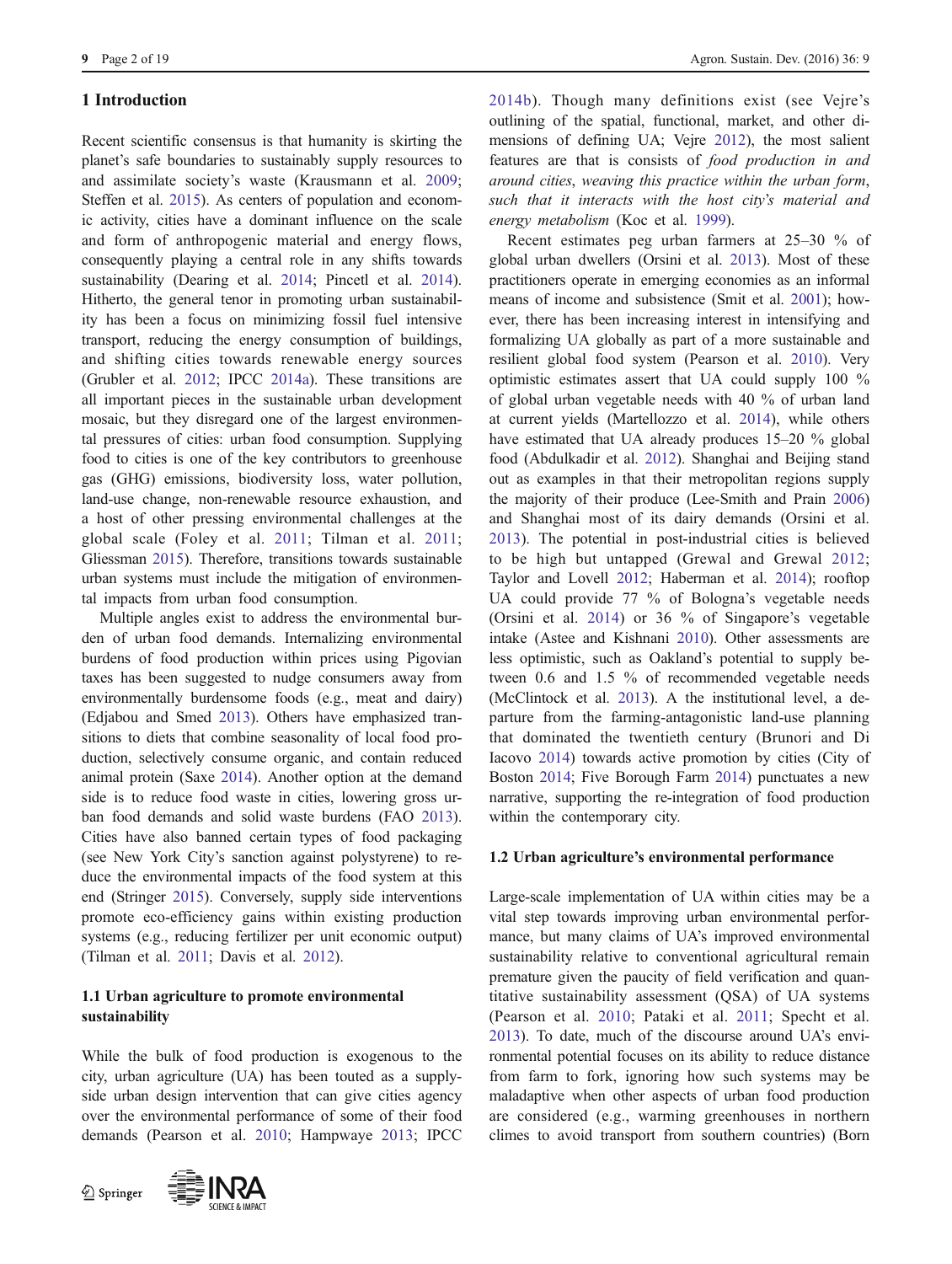<span id="page-2-0"></span>and Purcell [2006\)](#page-15-0). Recent QSAs have begun to address the gaps in knowledge surrounding UA's environmental performance. Sanyé-Mengual's and colleagues' studies of urban rooftop greenhouses showed these systems can provide tomatoes with lower embodied environmental burdens relative to traditional supply chains ([2012,](#page-18-0) [2015b\)](#page-18-0). On the other hand, Kulak et al. ([2013](#page-17-0)) reduced climate change impacts for UA in London relative to conventional supply chains for some produce, but not others.

These initial environmental evaluations of UA simultaneously provide answers and raise questions. Sanyé-Mengual et al.'s work on soil-less rooftop UA revealed major differences in environmental performance between the different cultivation methods [\(2015c\)](#page-18-0). If there are noticeable differences in environmental performance between cropping systems on a single rooftop, how large are the differences between UA systems with fundamentally dissimilar characteristics (integrated with buildings vs. grown on land) and are there general trends in environmental performance between these types of systems? Kulak et al. [\(2013\)](#page-17-0) found that capital inputs for low-tech greenhouses deleteriously affected the environmental performance of UA in London. If modest inputs are influential, how do these inputs affect the performance of UA systems with markedly contrasting material needs (raised beds vs. greenhouses) and are there general performance trends between UA types? Lastly, there has been only tangential discussion about how large-scale UA would influence citywide material and energy fluxes (its "urban metabolism") if it were scaled up within a given city (Pataki et al. [2011](#page-17-0); Cerón-Palma [2012](#page-15-0)).

The propensity to consider single UA types out of the multitude that exist (greenhouse, raised-beds, vacant lot, etc.) overlooks the non-trivial energy and material profiles of different UA systems, leaving an incomplete picture of UA's environmental strengths and weaknesses. As a result, it remains unclear whether installing different forms of agricultural production forms en masse in cities across the globe constitute a net reduction in food related environmental impacts from cities, necessitating a holistic and systematic look at UA's environmental performance. If there were patterns of environmental performance for different types of UA, the development of a heuristic to support future research and urban design decisions would be of utility to academics, policy makers, and UA champions alike. To date, such a system has been lacking, with previous work in cataloguing UA centered around social and economic concerns (Jacobi et al. [2000](#page-16-0); Smit et al. [2001](#page-18-0); Brock and Foeken [2006](#page-15-0); Dossa et al. [2011](#page-16-0); Orsini et al. [2013](#page-17-0); Thomaier et al. [2015\)](#page-18-0). Moreover, researchers of urban environmental performance without an agricultural background (e.g., industrial ecologists, urban planners, landscape urbanists, etc.) lack a tool to organize and assimilate the environmental performance of UA within their own assessments of the larger urban environment.

#### 1.3 Study goal and scope

This article consolidates and expands on earlier reviews of UA's environmental sustainability (Pearson et al. [2010;](#page-17-0) Pataki et al. [2011;](#page-17-0) Specht et al. [2013\)](#page-18-0) with an updated appraisal of the myriad environmental claims surrounding UA and their existing levels of support. We then distill these findings into an UA taxonomy based on UA system material use, energy consumption, and interaction with the built form. This taxonomy will provide an organizing framework for future QSA research and deliver clarity to non-agronomists. Through a focus on those aspects of UA most salient to researchers of urban environmental performance, the taxonomy will also act as a device to scale up from studies of environmentally sustainable at the individual UA project level to assessments of food production networks at the city scale.

# 2 Environmental performance of urban agriculture—disaggregating claims and evidence

Using the aforementioned literature reviews as a point of departure, both peer-reviewed and grey literature were perused throughout 2014 and 2015. The reviewed material illuminated a patchwork of qualitative and quantitative environmental declarations surrounding UA. Table [1](#page-3-0) presents these claims along with any support across five umbrella terms that encompass them: building energy, urban symbiosis, supply chain efficiencies, in situ and ex situ environmental improvements.

### 2.1 Building energy

The potential benefits of UA in relation to building energy consumption are some of the best documented due to previous research on green roofing that can reasonably be extrapolated into the realm of UA. UA is posited to reduce building energy in a number of ways:

- 1. Passive methods—increasing building albedo (light reflection), endothermic plant/substrate evapotranspiration (Qiu et al. [2013](#page-17-0)) or improving building insulation (Smit et al. [2001](#page-18-0));
- 2. Active methods—cooling building space with evaporative cooling in greenhouse (Ackerman [2012\)](#page-15-0) or exchanging excess heat between building and greenhouse to reducing building energy needs (Cerón-Palma [2012](#page-15-0)).

Field trials of green roofs in Canada and China support the passive benefits along with a model of green roofs in the USA (Bass and Baskaran [2003](#page-15-0); Kokogiannakis et al. [2011](#page-17-0); Jaffal et al. [2012](#page-16-0)). Conversely, increasing accessible roof area significantly diminished life cycle energy savings (16 to 4 %) for green roofs in Singapore (Wong et al. [2003](#page-18-0)), a challenge

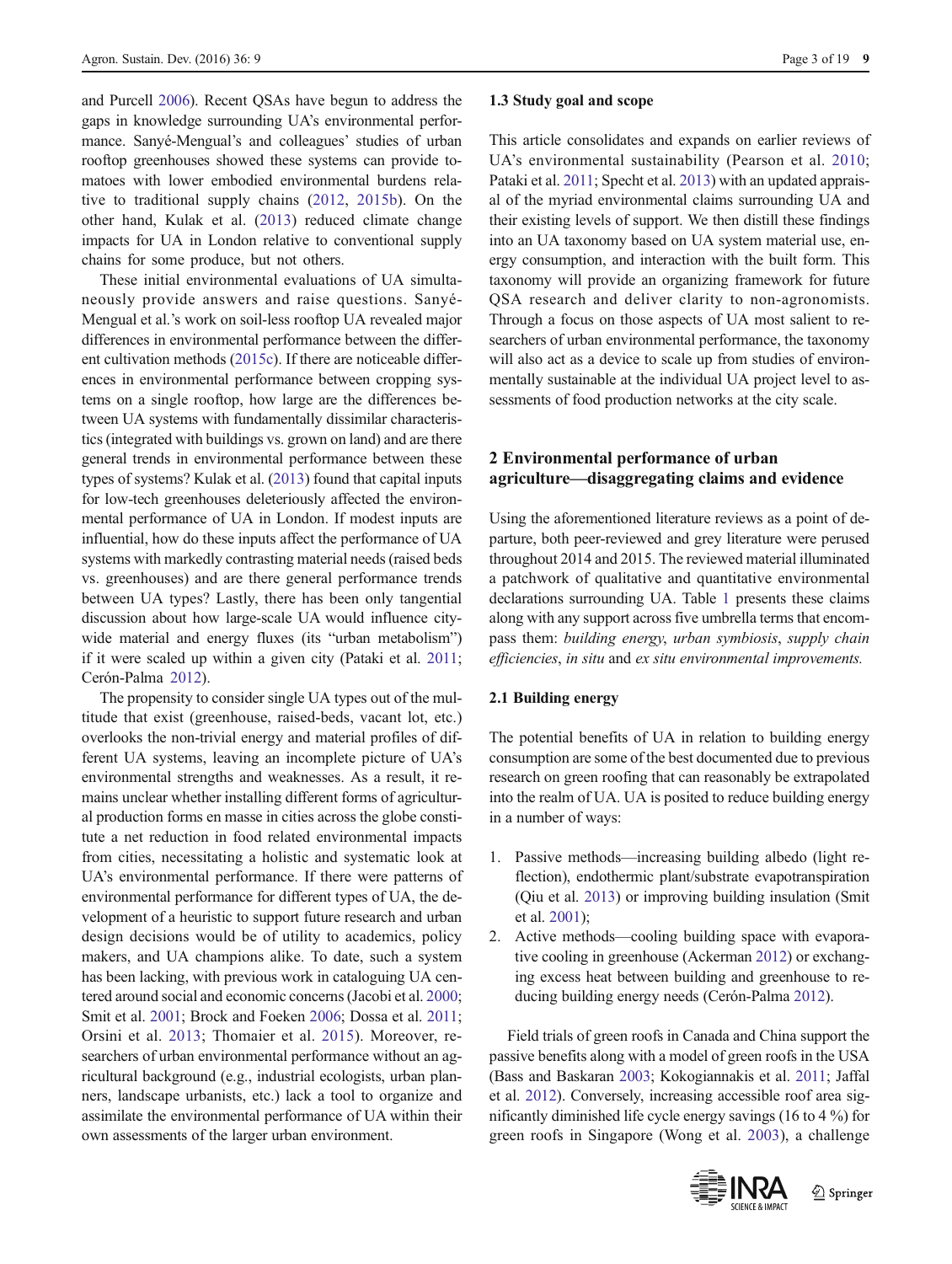# <span id="page-3-0"></span>Table 1 Summary of sustainability claims and quantitative support surrounding urban agriculture

| Sustainability claim                                                            | Support                                                                                                                                                                                                                                                                                                                                                                             |  |  |
|---------------------------------------------------------------------------------|-------------------------------------------------------------------------------------------------------------------------------------------------------------------------------------------------------------------------------------------------------------------------------------------------------------------------------------------------------------------------------------|--|--|
| Building energy                                                                 |                                                                                                                                                                                                                                                                                                                                                                                     |  |  |
| Heating load reduction (Smit et al. 2001)                                       | - Green roofs on Chinese buildings appreciably reduced heating loads, benefits diminished with<br>building insulation (Kokogiannakis et al. 2011) <sup>a</sup><br>- Green roofs found to be beneficial in cold European climates (Jaffal et al. 2012)<br>- 41 % heating energy reduction modeled with rooftop urban agriculture in northern climate (Delor<br>2011)                 |  |  |
|                                                                                 | - 5 % reduction through insulation, 79 % reduction through air exchange from rooftop greenhouse in<br>Mediterranean environment (Cerón-Palma 2012)                                                                                                                                                                                                                                  |  |  |
| Cooling load reduction (IBID; Ackerman 2012;<br><b>RUAF 2006)</b>               | - Modeled 23 % cooling reduction with rooftop greenhouse in Toronto, CA (Bass and Baskaran<br>$2003)^{a}$                                                                                                                                                                                                                                                                           |  |  |
|                                                                                 | - Indoor temperature and annual building energy reduced by $2^{\circ}$ C and 6 %, respectively (Jaffal et al.<br>2012)<br>- Life cycle building energy for diminished from 16 % in extensive to 4 % in intensive green roofs<br>(Wong et al. 2003)                                                                                                                                  |  |  |
| Urban symbiosis                                                                 |                                                                                                                                                                                                                                                                                                                                                                                     |  |  |
| Nutrient capture and recycling (RUAF 2006;<br>Mougeot 1994; Specht et al. 2013) | - Wastewater recycling performed in African (Ruma and Sheikh 2010) <sup>a</sup> , Asian urban agriculture<br>(Khai et al. 2007) <sup>a</sup> , and 1800s Paris (Barles 2007)<br>- Compost application to urban agriculture in Cuba (Hernandez et al. $2014$ ) <sup><math>a</math></sup> and UK (Edmondson<br>et al. $2014)^a$                                                       |  |  |
|                                                                                 | - Rooftop farm in Paris utilized local food waste to generate a compost substrate (Grard et al. 2015) <sup>a</sup>                                                                                                                                                                                                                                                                  |  |  |
| Rainwater capture and use (Havaligi 2011;<br>Despommier 2013)                   | - Osmosis filtration and rainwater capture satisfied water needs of greenhouse in Manhattan, USA<br>(Nelkin and Caplow 2008) <sup>a</sup><br>- Hypothetical stormwater farm outside of Melbourne, AU had numerous benefits to local water<br>management (Liebman et al. 2011)<br>- Fertilecity rooftop greenhouse in Barcelona, ES collects rainwater for irrigation reducing water |  |  |
|                                                                                 | impacts by 98 % compared to conventional tomato production (Sanyé-Mengual et al. 2015b) <sup>a</sup>                                                                                                                                                                                                                                                                                |  |  |
| Excess building heat utilization (Ackerman 2012)                                | - Modeled urban greenhouse showed potential benefits of using air from host building for heat in<br>Barcelona, ES (Sanyé-Mengual et al. 2015b)<br>- Lufa Greenhouses in Montreal, CA utilizes energy of site building for heating <sup>a</sup>                                                                                                                                      |  |  |
| Supply chain efficiencies                                                       |                                                                                                                                                                                                                                                                                                                                                                                     |  |  |
| Reduced food-miles (Knowd and Mason 2006;<br>Ackerman 2012; Specht et al. 2013) | - Local production around Osaka, JP reduced embodied energy in vegetables by 25 % (Hara et al.<br>2013)                                                                                                                                                                                                                                                                             |  |  |
| Improved yields (Smit et al. 2001; Despommier 2013;<br>Besthorn 2013)           | - Urban greenhouse in NL provided improved yields above traditional agricultural for numerous<br>products (Besthorn 2013) <sup>a</sup>                                                                                                                                                                                                                                              |  |  |
| Reduced food waste (Sanyé-Mengual et al.<br>2012, 2015b)                        | - Assumed 17 % reduction in food losses over distribution (Sanyé-Mengual et al. 2012)                                                                                                                                                                                                                                                                                               |  |  |
| Reduced packaging (IBID)                                                        | - Packaging savings potentially reduce carbon footprint with urban agriculture in Barcelona, ES<br>(Sanyé-Mengual et al. 2012, 2015b)                                                                                                                                                                                                                                               |  |  |
| In situ ecosystem improvement                                                   |                                                                                                                                                                                                                                                                                                                                                                                     |  |  |
| Improved biodiversity (Knowd and Mason 2006;<br>Havaligi 2011)                  | - Green roofs shown to increase local biodiversity (Hoffman 2007; Oberndorfer et al. 2007; Forman<br>2014)                                                                                                                                                                                                                                                                          |  |  |
| Urban heat island attenuation (Pearson et al. 2010;<br>Wong et al. 2003)        | - Satellite models showed appreciable UHI reduction in New York City, USA, with hypothetical<br>urban agriculture scenario (Ackerman 2012)<br>- 50 % green roof cover could reduce ambient temperatures by 2 °C in Toronto (Bass and Baskaran<br>2003)                                                                                                                              |  |  |
| Stormwater attenuation (Ackerman 2012; Sida 2003)                               | - Significantly slower runoff rate and runoff retention observed at green roofs around North America<br>(Oberndorfer et al. 2007) <sup>a</sup><br>- Green roof significantly mitigated runoff in Mediterranean (Fioretti et al. 2010) <sup>a</sup>                                                                                                                                  |  |  |
| Soil quality (Smit et al. 2001; Jansson 2013)                                   | - Compost on UK urban agriculture improved soil structure and nutrients (Edmondson et al. 2014) <sup>a</sup>                                                                                                                                                                                                                                                                        |  |  |
| Air quality improvement (Hampwaye 2013)                                         | - Models linked urban forest cover in China (Jim and Chen 2009) and green roofs in Chicago (Yang<br>et al. $2008$ ) with reduced local NOx, SOx, O <sub>3</sub> , and particulates                                                                                                                                                                                                  |  |  |
| Ex situ ecosystem improvement                                                   |                                                                                                                                                                                                                                                                                                                                                                                     |  |  |
| Carbon sequestration (Sida 2003; Despommier 2013)                               | - Urban green infrastructure in Toronto, CA and Salt Lake City, USA, sequestered <1 % of urban CF<br>(Kennedy 2012; Pataki et al. 2009)                                                                                                                                                                                                                                             |  |  |
| Carbon footprint reduction (IBID)                                               | - Significant greenhouse gas reduction for urban agriculture except for polytunnel strawberries (Kulak<br>et al. 2013)<br>- Rooftop greenhouse tomatoes in Barcelona showed lower embodied carbon than conventional<br>supply chain from 33 % (Sanyé-Mengual et al. 2015b) to 63 % (Sanyé-Mengual et al. 2012)                                                                      |  |  |
| Lower ecological footprint (RUAF 2006)                                          | - None encountered                                                                                                                                                                                                                                                                                                                                                                  |  |  |
| Improved biodiversity (same as above)                                           | - None encountered                                                                                                                                                                                                                                                                                                                                                                  |  |  |
| Soil quality (same as above)                                                    | - None encountered                                                                                                                                                                                                                                                                                                                                                                  |  |  |

<sup>a</sup> A field trial

 $\underline{\textcircled{\tiny 2}}$  Springer

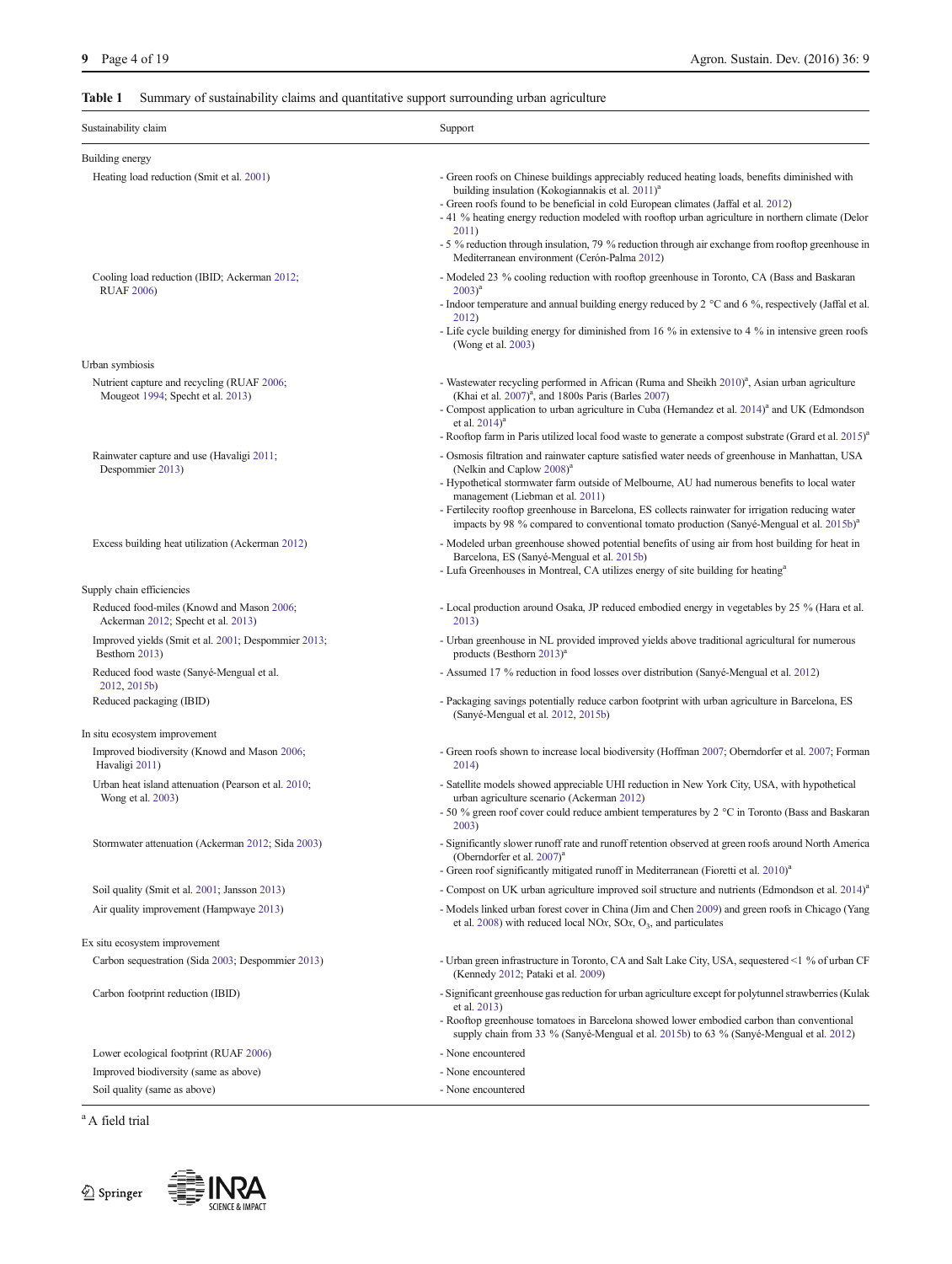<span id="page-4-0"></span>considering UA operations require space for maintenance, harvesting, packaging, etc. Looking at rooftop greenhouses, a US analysis showed that potential to cool the host building is present, but in a diminished capacity compared to standard green roofs, also due to light-absorbing maintenance areas (Delor [2011](#page-16-0)) with Cerón-Palma modeling annual energy savings from insulation at less than 5 % in a Mediterranean climate [\(2012\)](#page-15-0). Climate was also important, with green roofs reducing summer indoor temperatures in Stockholm and Athens, lowering winter heating load in Stockholm through insulation, but increasing winter heating load in Athens due to evapotranspiration (Jaffal et al. [2012](#page-16-0)). Moreover, these benefits to building energy diminish when well-insulated buildings considered (Castleton et al. [2010;](#page-15-0) La Roche and Berardi [2014](#page-17-0)).

Less explored are UA's active benefits. Cerón-Palma [\(2012\)](#page-15-0) integration of the energy systems of a rooftop greenhouse and an office building in a Mediterranean climate, showing that heat recovery from the greenhouse using ventilation could reduce indoor heating requirements by 79 %, though it should be considered that heating requirements in the Mediterranean are already relatively low.

#### 2.2 Urban symbiosis

Urban symbiosis is UA's potential to leverage proximate urban residual material and energy fluxes as production factors, attenuating urban waste and avoiding virgin material inputs to food production. Three dominant claims emerged:

- 1. Waste assimilation—the use of waste with high organic carbon or nutrient content to supplement UA substrate or nutrient demands (Grewal and Grewal [2012\)](#page-16-0);
- 2. Rainwater harvesting—reducing runoff to sewers and reducing irrigation demands (Nelkin and Caplow [2008](#page-17-0));
- 3. Building energy—utilizing excess building energy to reduce greenhouse energy inputs (Cerón-Palma [2012\)](#page-15-0).

Waste assimilation is a recurring claim, since cities import large amounts of synthetically produced nutrients embedded within food that usually end up in waste streams for emission to local water bodies (Morée et al. [2013](#page-17-0)) or partial recovery during waste management (Larsen et al. [2001;](#page-17-0) Kalmykova et al. [2012](#page-17-0)). UA could act as a sink for nutrient-rich greywater (baths and sinks), blackwater (toilets), and organic solid waste (household, commercial, or industrial), providing the basis for a closed-loop urban food production system (Grewal and Grewal [2012\)](#page-16-0).

In practice, cities have leveraged black-water for UA historically (Barles [2007\)](#page-15-0) and in present day emerging economies (Qadir et al. [2010;](#page-17-0) Forman [2014\)](#page-16-0), though the public health risks from pathogens and heavy metals remain high (Cofie et al. [2006](#page-16-0); Qadir et al. [2010](#page-17-0)). Nutrients are also captured downstream at wastewater treatment plants where sewage sludge is pelletized to fertilize animal feed or energy crops (skirting the issue of direct human pathogen consumption) (Miljøministreriet [2005\)](#page-17-0), largely excluding usage in UA.

Two forms of organic solid waste are available to generate nutrient-rich compost in cities: food scraps and yard detritus. Food scraps have long been utilized in UA with recent examples being in Cuba (Hernandez et al. [2014\)](#page-16-0), the UK (Edmondson et al. [2014](#page-16-0)), and New York City (City of New York [2014\)](#page-16-0), though policy makers in the latter have actively fought against implementing household organic waste collection due to perceived costs (Decker et al. [2000\)](#page-16-0). A rooftop, raised-bed farm in Paris used 100 % local organic waste fractions (food waste, coffee grounds, and mycelium, crushed wood, wood chips, and potting soil) as a substrate, producing lettuce in yields comparable to commercial operations (Grard et al. [2015](#page-16-0)). Yard refuse-derived compost is actively distributed to UA sites by New York City (City of New York [2014\)](#page-16-0). Although composting reduces pathogen-related health risks, potential contamination from heavy metals remains challenging (Hargreaves et al. [2008\)](#page-16-0), while carbon-nitrogen ratios of the different waste streams must also be considered to maintain soil health and productivity (Komilis et al. [2012;](#page-17-0) Awasthi et al. [2015](#page-15-0)). The aforementioned UA project in Paris is a positive example in this regard, getting 100 % of nutrient demands through a balanced waste blend, while producing food in line with EU food safety standards (Grard et al. [2015\)](#page-16-0).

Other urban symbiosis potentials include rainwater harvesting and excess building energy capture. The former has been implemented (Nelkin and Caplow [2008](#page-17-0)), with over 100 operations in New York City utilizing this practice (Cohen et al. [2012\)](#page-16-0), though risks exist for rain to deliver airborne contaminants acidifying the soil or depositing heavy metals (Forman [2014](#page-16-0)). Rainwater collection has also been seen in rooftop greenhouses, such as the Fertilecity project in Barcelona, ES reducing water impacts by 98 % compared to a traditional tomato (Sanyé-Mengual et al. [2015b](#page-18-0)), the Arbor House in New York City (Green Home NYC [2011\)](#page-16-0), and Lufa Farms in Montreal, CA (Lufa Farms [2014](#page-17-0)). Benefits of rainwater capture must be balanced against the embodied burdens additional structural buttressing, which can be significant depending on the installed system, and pumping energy requirements. Angrill et al. [\(2012](#page-15-0)) found that rainwater harvesting for nonpotable use reduced local water demands, but had higher global warming impacts compared to municipal water supply in some instances. It remains unknown how these tradeoffs influence the overall performance of rooftop farms. Excess building energy can be used to moderate growing space temperature; therefore, it is only of utility to greenhouse systems and, though conceptually sound, lacks application. Cerón-Palma [\(2012\)](#page-15-0) modeled using excess building energy as a means to warm a rooftop greenhouse, finding that periods of greenhouse heating demand were misaligned with periods of excess building heat over diurnal cycles, precluding use of the this energy.

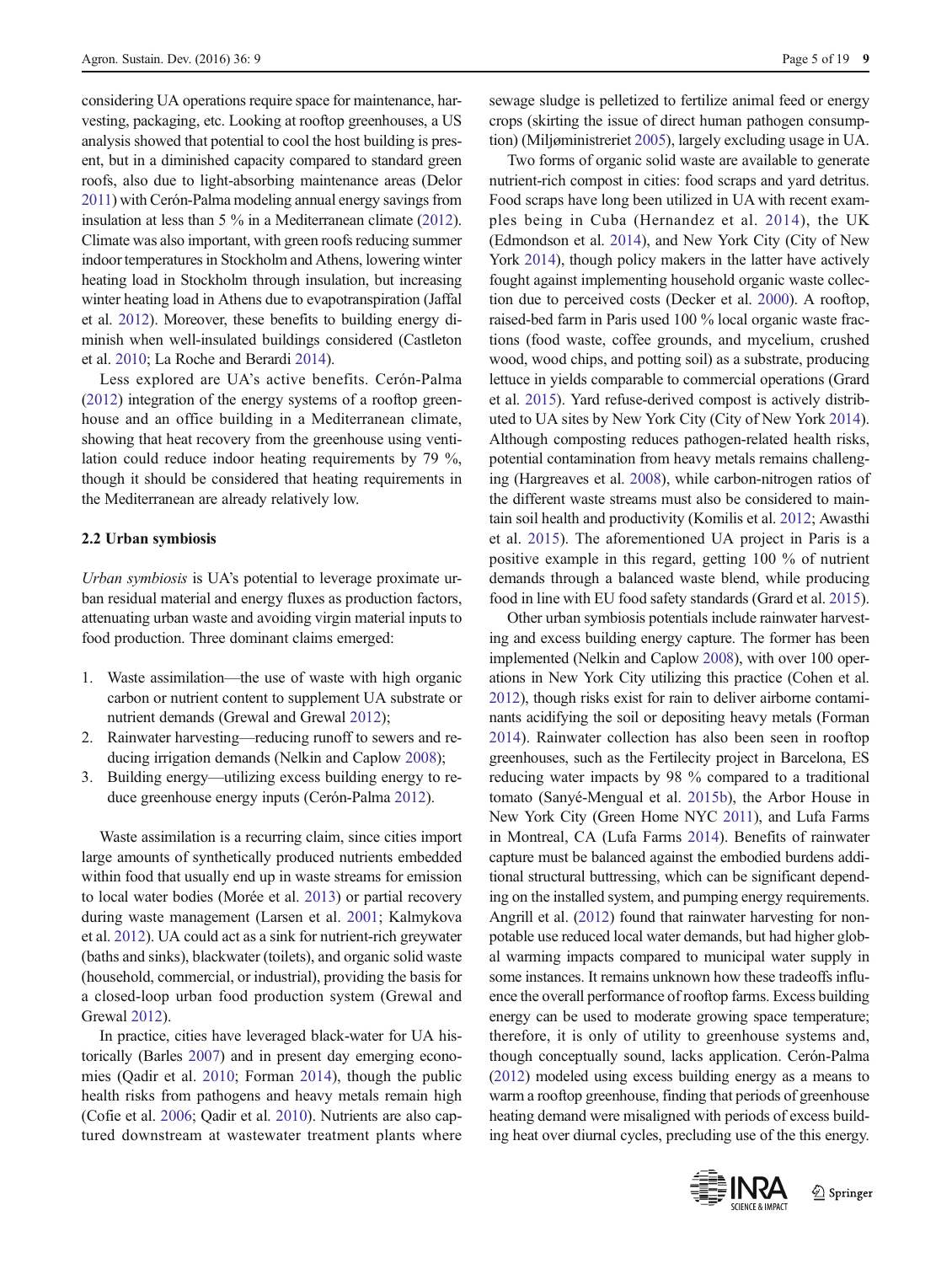#### <span id="page-5-0"></span>2.3 Supply chain efficiencies

Efficient supply chains are the streamlined needs of UA compared to typical urban food supply chains. Claims in this regard appear to focus on three points:

- 1. Reduced "food-miles"—shorter distance between producing and consumer (Born and Purcell [2006](#page-15-0));
- 2. Increased yields—improved farm performance over conventional supply chains (Despommier [2013](#page-16-0));
- 3. Distribution efficiencies—reduced packaging and spoilage (Sanyé-Mengual et al. [2012\)](#page-18-0).

By reducing the distance from producer to market ("foodmiles") environmental sustainability claims relating to transport naturally arise, which at first glance appears defensible assuming a priori that food grown within a city is consumed locally. Notwithstanding, the focus on "food-miles" may be misplaced, due to transport's relatively small environmental impacts over food supply chains (Born and Purcell [2006](#page-15-0); Edwards-Jones et al. [2008](#page-16-0)), except where air transport or long distance refrigerated freight occurs (FAO [2011a](#page-16-0)). A model of local vegetable production around Osaka found that local vegetable production could reduce 25 % of food production energy (Hara et al. [2013\)](#page-16-0), lending credence to "food-miles." However, energy is not a holistic indicator for environmental performance since increased impacts in other aspects of production could erase reductions in transport energy ("burden shifting").

The efficiency claim of improved yields of UA greenhouses, achieved by shielding crops from moderating variables (pests, extreme weather, etc.) is true for all greenhouses (von Zabeltitz [2011\)](#page-18-0) and is not a unique benefit of UA. This claim may be justified in the context of vertical farms (stacked greenhouses), since they produce more food per unit area, such as the Mirai project in Japan which produces 10,000 lettuce heads a day with under  $2500 \text{ m}^2$  (Dickie [2014](#page-16-0)). Vertical farms (or "plant factories") continue to proliferate with examples in South Korean (Suwon Farm), the Netherlands (PlantLab), and the USA (Green Spirit Farms) (Marks [2014\)](#page-17-0), though it remains unknown whether the increased yields offset the potentially high capital and energy requirements of these systems. At the other end of the spectrum, low-tech UA systems in sub-Saharan Africa had poor practices and profligate pesticide usage well above recommended rates, leading to yields below conventional supply chains and increased public health risks (Perrin et al. [2015](#page-17-0)).

Lastly, analyses of rooftop greenhouses posit that UA could reduce both packaging and food waste (Sanyé-Mengual et al. [2012](#page-18-0), [2015b](#page-18-0)). The former is a logical consequence of lower food-miles and is potentially important in reducing selected environmental impacts (IBID). Food waste is more complex since it is primarily generated at the retailer and consumer in wealthy populations, versus at the farm or in transit in poorer

 $\hat{\mathcal{D}}$  Springer



countries (FAO [2011b](#page-16-0)), meaning that UA could better reduce losses in a developing context. Notwithstanding, if earlier assessments are correct, food losses might be reduced by UA relative to the conventional supply chain.

## 2.4 In situ environmental improvement

In situ environmental improvement outlines beneficial environmental amenities brought to the urban environment by UA. From the literature review, the following claims were identified:

- 1. Increased biodiversity (Havaligi [2011\)](#page-16-0);
- 2. Reduced urban heat island (UHI)—lower temperatures due to increased albedo and evapotranspiration (Oberndorfer et al. [2007\)](#page-17-0);
- 3. Reduced stormwater runoff—retention by substrate and filtering of pollutants (IBID);
- 4. Soil improvements—improved stability, organic carbon content (Jansson [2013\)](#page-16-0);
- 5. Air quality—filtration of airborne pollution by plant matter (Hampwaye [2013\)](#page-16-0).

Claims regarding UA's improvement of local biodiversity are supported by experiments with vegetated roofs where polycropping (multiple crop species) and predatory pest control (e.g., ladybugs) were used (Hoffman [2007;](#page-16-0) Oberndorfer et al. [2007](#page-17-0)), but could be reversed if mono-culture cropping were implemented (Reidsma et al. [2006\)](#page-17-0). UA is believed to provide refuge for keystone pollinators (e.g., bees), further enhancing urban ecosystem resilience through promoting functional diversity (IBID) and may provide green corridors for animal movement through cities when linked to larger parks systems (Forman [2014\)](#page-16-0).

Two areas where the local environmental benefits of UA are well documented are UHI and urban runoff attenuation (Oberndorfer et al. [2007\)](#page-17-0). UHI results from the propensity of low-albedo dark surfaces to trap solar radiation and transform it to heat, which UA mitigates by substituting these surfaces with plants that absorb sunlight for photosynthesis and provide shade (Li et al. [2014\)](#page-17-0), a benefit that will reap dividends with the increasing frequency of heat waves (Jansson [2013\)](#page-16-0). UA substrates retain stormwater runoff for plant uptake or provide climate change adaptation by buffering the surges to local water systems (IBID). Moreover, ground-based UA opens a permeable hydraulic-bridge between stormwater and groundwater systems attenuating sewer systems stressed by the prevalence of impermeable surfaces in cities (Oberndorfer et al. [2007](#page-17-0)). These benefits are dependent on the UA form practiced, with shallow soil beds on green roofs reducing the attenuation UHI and stormwater (deep substrate green roofs can become waterlogged, eliminating runoff retention) (Luckett [2009](#page-17-0)), while greenhouses without rainwater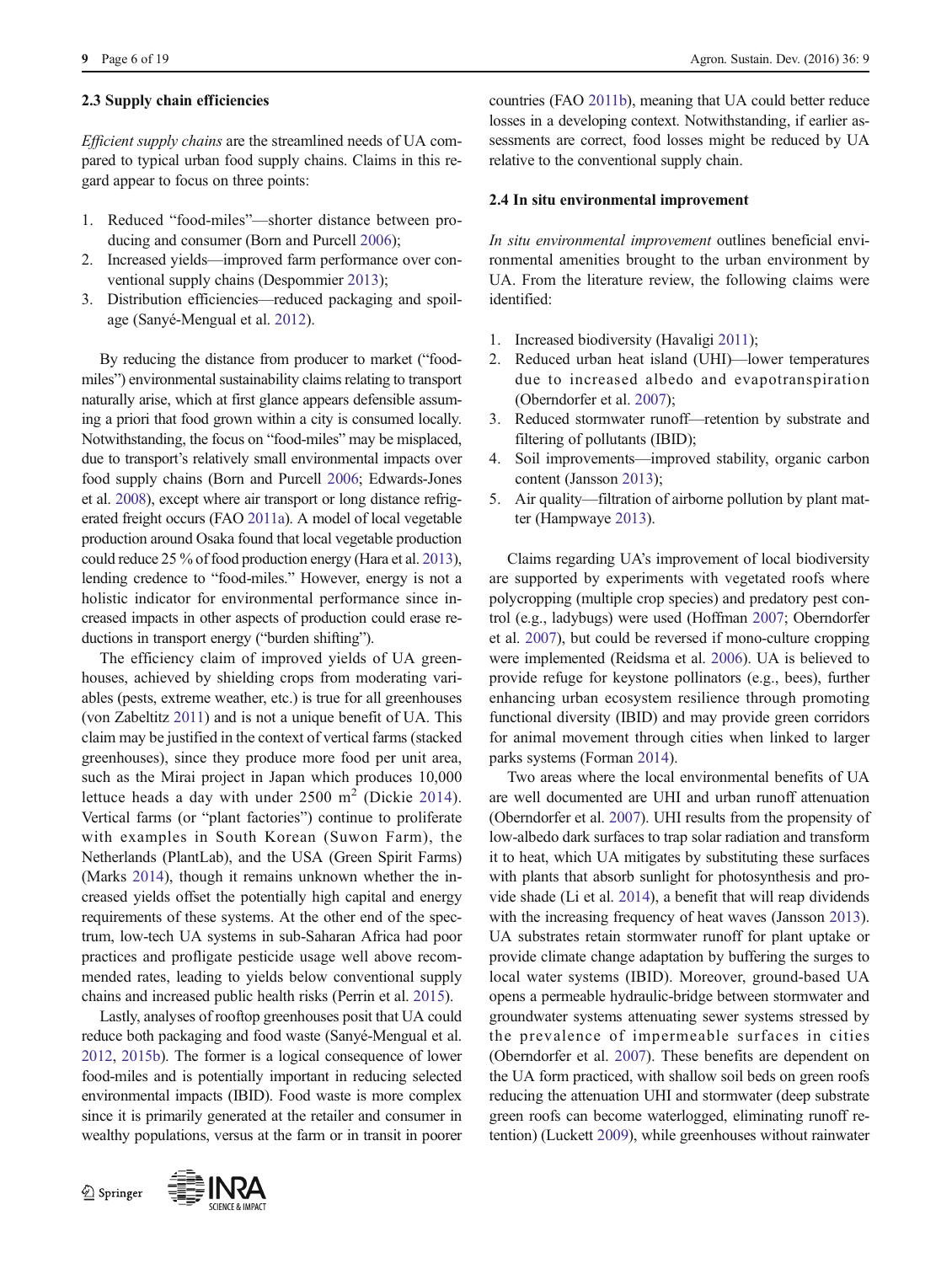<span id="page-6-0"></span>capture have little benefits towards urban runoff management. Moreover, UA in low-lying areas of the cities may be inundated with polluted runoff from adjacent impermeable surfaces (Forman [2014\)](#page-16-0). A negative consequence of UA is that runoff from urban farms may contain high nutrient loads that could exceed local assimilative capacity if these systems are scaled up within cities (Emilsson et al. [2007](#page-16-0); Li and Babcock [2014\)](#page-17-0).

For the soil quality claims, UA must be planted in local soils (eliminating most greenhouses from this benefit) and the soils must avoid the contamination common in cities (Meuser [2010;](#page-17-0) Li and Babcock [2014](#page-17-0)). With these conditions met, UA may improve soil stability and fertility, contingent on harnessing ecological principles to maintain organic carbon and nutrient levels (Gliessman [2015](#page-16-0)), as demonstrated in some British allotment gardens (Edmondson et al. [2014](#page-16-0)). Lastly, air quality improvements have been seen in a number of models of green areas in cities (Yang et al. [2008;](#page-18-0) Jim and Chen [2009](#page-17-0)), though the potential for numerous plant species to emit toxic compounds when stressed (Pataki et al. [2011\)](#page-17-0) requires more attention.

## 2.5 Ex situ environmental improvement

Ex situ environmental improvement relates to benefits conferred by UA beyond the city region. In the reviewed material, the following claims were identified:

- 1. Carbon sequestration—removal and storage of  $CO<sub>2</sub>$  from the atmosphere (Sida [2003](#page-18-0));
- 2. Reduced carbon footprint—lower embodied greenhouse gas emissions for production and distribution of food compared to conventional supply chains (IBID);
- 3. Reduced ecological footprint—lower agricultural land occupation for consumers (RUAF [2006\)](#page-17-0);
- 4. Improved biodiversity—return of marginal agricultural land to nature (Knowd and Mason [2006\)](#page-17-0);
- 5. Improved soil quality—return of marginal agricultural land to nature (Smit et al. [2001\)](#page-18-0).

The first is that of the carbon sequestration, whereby UA fixates atmospheric carbon through photosynthesis. Li and Babcock's [\(2014\)](#page-17-0) review of green roofs carbon sequestration highlighted the potential for this type of infrastructure to accumulate biomass. Notwithstanding the claim's veracity, UA's true contribution towards carbon sequestration may ultimately be marginal, as shown by studies of Toronto, CA (a city with considerable foliage) (Kennedy [2012](#page-17-0)) and Salt Lake City, USA (Pataki et al. [2009\)](#page-17-0) where the urban tree canopy sequestered <1 % of urban carbon dioxide emissions.

For carbon footprint assessments of rooftop greenhouse tomato production in Barcelona, ES showed 33–62 % reduction in embodied carbon impacts relative to conventional supply chains, a result of the reduced transport, packaging, and predicted food distribution losses (Sanyé-Mengual et al. [2012,](#page-18-0) [2015b\)](#page-18-0). An assessment of food produced in London allotment gardens revealed significant embodied carbon reductions (25–99 %) for fruits in vegetables (Kulak et al. [2013\)](#page-17-0). UA performed worse for strawberries grown in lowtech greenhouses, showing that UA's benefits hinged on low material intensity methods producing local foods, or the substitution of high-impact foods with UA (e.g., foods air freighted to the UK). Comparing carbon sequestration of typical urban landscaping projects (parks and forests) to reduced climate change impacts from UA, consumption of UA has a greater impact per unit-cultivated area (IBID). Research has also shown that crop choice is an important aspect of greenhouse gas emissions, with high-yield fruits and vegetables (tomatoes, eggplants) having superior performance to lowyield leafy vegetables (Sanyé-Mengual et al. [2015c\)](#page-18-0).

The other three extended environment assertions of improving biodiversity, soil quality, and the ecological footprint of cities remain difficult to prove or disprove. They appear predicated on the assumption that UA will displace farming outside of cities, allowing succession of agricultural land to mature ecosystems, a shaky contention in a globalized world with increasingly affluence, growing population (Foley et al. [2011](#page-16-0); World Bank [2013\)](#page-18-0) and limited options to expand conventional agricultural production areas (FAO [2006](#page-16-0)). However, if UA were to play a larger role in global food production, it may stymie the conversion of natural habitats and even allow for conversion of farmland back to natural ecosystems, with the added benefit of sequestering carbon within soil and mature habitat.

#### 2.6 Urban agriculture—where do we stand?

The literature revealed a muddled picture of UA's ability to reduce the environmental impacts from urban food demands and positively contribute to the urban ecosystem. Some claims are demonstrated to varying degrees (urban stormwater management, building energy use reductions, UHI, local biodiversity, nutrient recycling and soil quality, carbon footprint reduction), others prematurely (carbon sequestration, improved yields, air quality), while a few are of more speculative nature (EF reduction, soil upgrading outside the city, biodiversity gains, avoided food waste). UA could provide some of the more conjectural benefits, but there currently remains little proof-of-concept of those gains, meaning that conclusions about UA's general environmental efficacy are a priori.

What is clear is that UA's capability to increase the sustainability of urban food systems is contextual, based on UA method, product, and location. The case study of carbon sequestration in London, UK, allotment gardens exhibited all of these traits, with changing conclusions for different UA types growing the same product, since UA type dictated the

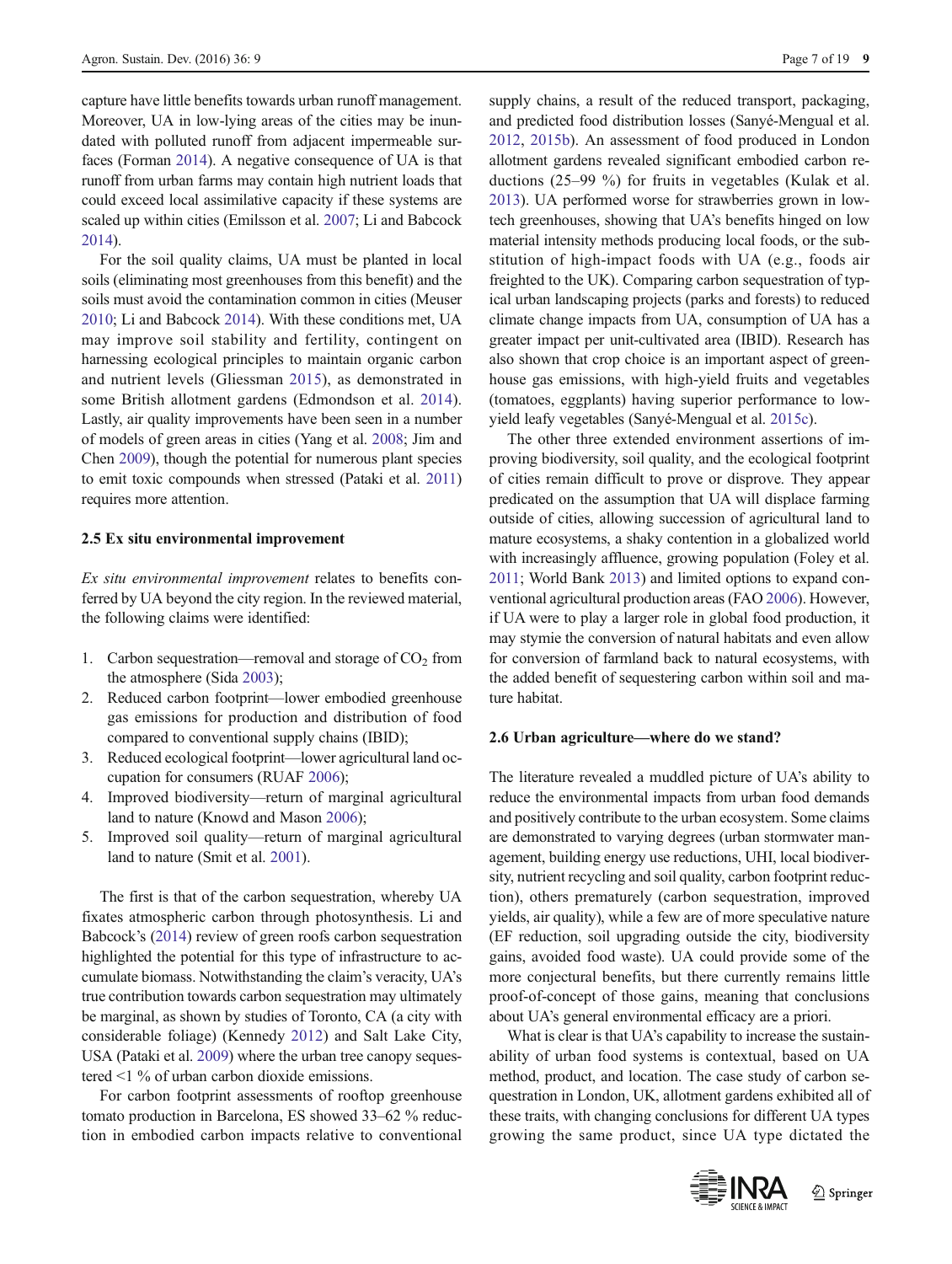<span id="page-7-0"></span>supporting infrastructure (structure, HVAC, etc.) and operating inputs (chemicals, water, energy, etc.) (Kulak et al. [2013\)](#page-17-0). Kulak et al. [\(2013](#page-17-0)) found that switching from outdoor to polytunnel strawberries reversed carbon footprint reductions over conventional production (−53 to +12 % compared to base case). Interestingly, tomatoes did not show the same behavior, with significant embodied carbon reductions over conventional supply chains using outdoor or polytunnel methods. Recent assessments of rooftop soil-less production in Barcelona, ES also showed how environmental impacts for different growing techniques can vary for production on the same roof (Sanyé-Mengual et al. [2015c\)](#page-18-0), with soil-less production methods of leafy greens having significantly superior environmental performance compared to soil-cultivated counterparts. Performance on local environmental indicators (UHI, stormwater retention, etc.) also varies according to UA scheme, highlighting that the relationship of UA to the larger urban ecology also depends on the UA type employed.

At the urban scale, it remains unknown how some of the benefits and shortcomings of UA might affect the greater urban system. Nutrient runoff from UA has been studied at the individual farm level, but the effects of the aggregate runoff from urban-scale UA implementation are not known. UA benefits of waste assimilation and UHI mitigation are also minimally understood at the city level.

# 3 Developing a taxonomy to support the environmental assessment of UA

It has already been voiced by several researchers that further QSAs of UA are required before the environmental sustainability claims of UA champions can be verified (Ackerman [2012;](#page-15-0) Specht et al. [2013](#page-18-0)). Notwithstanding the need for more assessments, such explorations would be most effective with an organizing framework, such as a systematics of UA types based on environmental performance.

Kostrowicki started his [1977](#page-17-0) definition of agricultural typologies with,

An attempt at ordering the investigated facts and/or processes according to a certain system is a characteristic stage of development of any scientific discipline. (Kostrowicki [1977](#page-17-0))

This paper is not proposing anything as ambitious as a scientific discipline, but we do aim to provide a heuristic, in the form of a UA taxonomic scheme to order existing knowledge and future assessments of the environmental performance of UA. A taxonomic scheme (systematics, taxonomy, and typology are used interchangeably hereafter) is a grouping of individuals in a population based on the similarity of their attributes (e.g., organic, conventional, and biodynamic

 $\hat{\mathcal{D}}$  Springer



agriculture). This grouping does not ignore the uniqueness of the individuals (e.g., mono- and polycrop organic), but focuses on essential characteristics (e.g., organic prescribes no synthetic fertilizers or pesticides) to make a complicated reality comprehensible. It is for this reason that typologies are also hierarchical in nature, with sub-typologies belonging to higher order typologies (Kostrowicki [1977\)](#page-17-0).

To date, taxonomies of UA have had a valence towards cataloguing based on socio-economic criteria (see Brock and Foeken [2006](#page-15-0); Dossa et al. [2011;](#page-16-0) Drechsel and Dongus [2009;](#page-16-0) Jacobi et al. [2000;](#page-16-0) Smit et al. [2001\)](#page-18-0). The social and economic aspects of UA are essential aspects of sustainability, but systematics framed around these attributes do not provide a clear picture to researchers or decision makers about the environmental performance of different UA types.

The aim of the systematics introduced here is to provide a simple, overarching scheme of the different combinations of essential attributes of UA that have important influences on the environmental dimensions of urban food production. At the base of it, the environmental performance of any production system hinges on the energy and material regime that supports the good or service it generates (Smil [2013\)](#page-18-0). In agriculture, it is the production factors (fertilizers, land, fossil fuel energy, pesticides, irrigation, farming structures, and mechanized equipment) that influence the environmental burdens of food system (Davis et al. [2010](#page-16-0); Roy et al. [2012;](#page-17-0) Meier and Christen [2013\)](#page-17-0) and, in less frequently, transport (FAO [2011a\)](#page-16-0). Our endeavor is to identify the broad characteristics of UA systems these capital inputs.

Considering the limited number of studies of UA's material and energy demands, a first impression of these was gathered from earlier assessments of isolated UA systems (Wong et al. [2003;](#page-18-0) Astee and Kishnani [2010](#page-15-0); Sanyé-Mengual et al. [2012;](#page-18-0) [2015b](#page-18-0); Kulak et al. [2013](#page-17-0)) as well as green roof (Luckett [2009](#page-17-0)), greenhouse (von Zabeltitz [2011\)](#page-18-0), and UA (Philips [2013\)](#page-17-0) design books. To support the literature findings, we visited UA operations and performed interviews urban farmers in Northeastern USA during the spring and summer of 2015. From these, we identified two organizing principles emerged that strongly influence UA energy and material regimes, forming the basis of the typology: building integration and space conditioning.

## 3.1 Building integration

The first organizing principle is how physically embedded the UA form is within the built environment. Designs that leverage residual UM flows (nutrients, building heat, etc.) are at an advantage to avoid/share virgin resource inputs over less immersed UA forms. For optimal access to residual UM flows and to potentially have direct energy exchange with buildings, UA is best situated on buildings where waste flows emerge and conditioned space is able to act as a source and/or sink for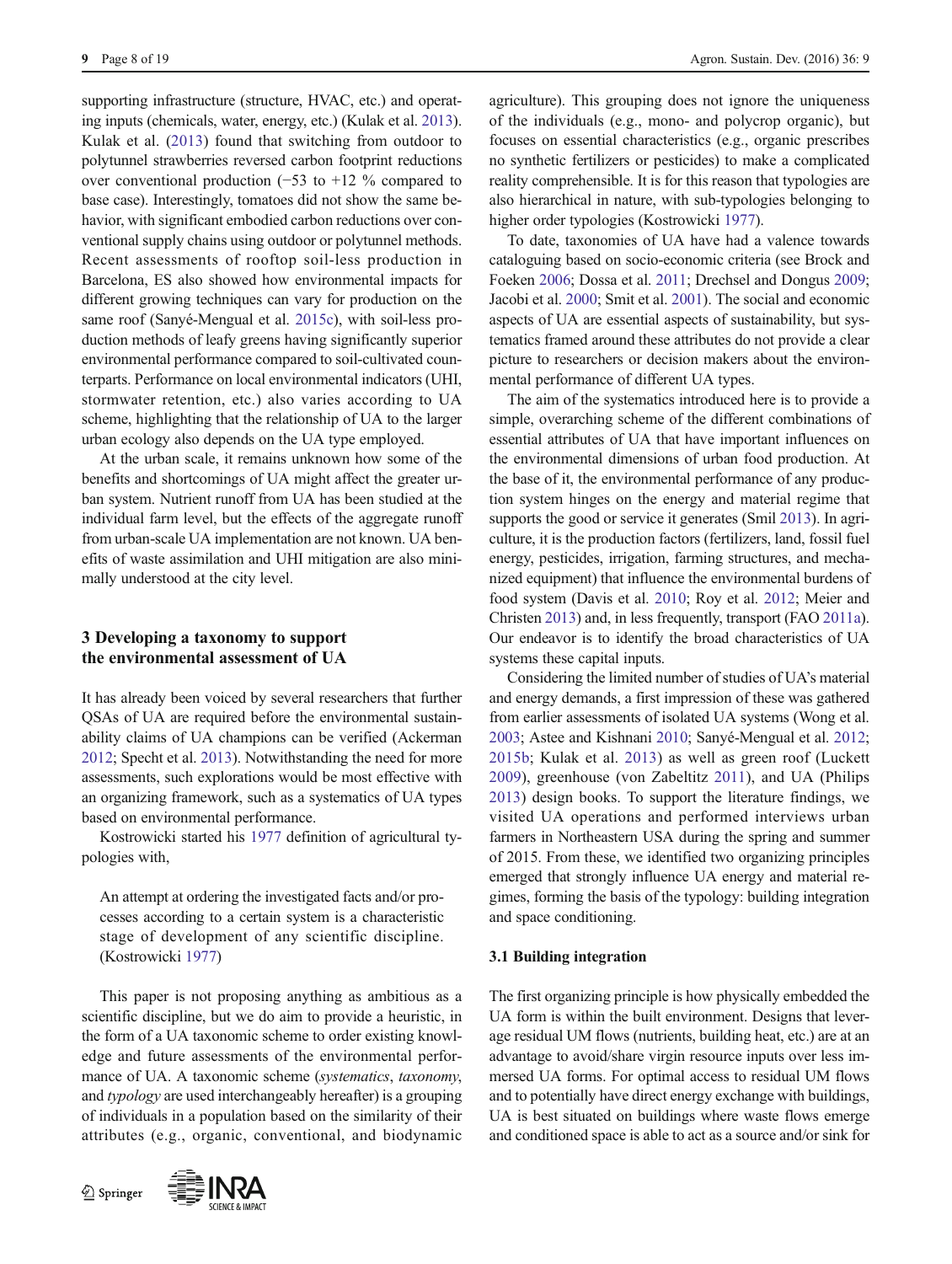<span id="page-8-0"></span>energy. This is most applicable to heat, which due to its dispersive nature, requires direct coupling of the UA and building energy systems in order to share excess energy (attenuating temperatures of growing and occupied space). Moreover, attaching UA to the built environment also insulates the host building, reducing building energy consumption. This intimate coupling can also bring benefits through the circulation of  $CO<sub>2</sub>$ -rich building exhaust into the greenhouse to promote growing (Sanyé-Mengual et al. [2014](#page-18-0)). The advantages of direct placement on buildings is less vital for nutrients, since nutrient-rich waste can potentially be collected at any place between point of generation and place of disposal for application as greywater, blackwater, compost, or other form, though proximity to generation points could be beneficial (IBID). Moreover, soil-based UA is best suited for urban nutrient recycling, since composting of solid organic waste is the commonest recycling method, though examples of application of waste-derived liquid growth stimulator may also be viable (Hernandez et al. [2014\)](#page-16-0). Rainwater harvesting is not dependent on building integration. Because of these observations, we introduce building integrated and ground-based UA types, where the former is merged with existing building structures, while the latter occurs directly on the ground in a manner physically disconnected from surrounding buildings.

## 3.2 Space conditioning

The second consideration was the degree of interaction between UA systems and ambient environment. UA systems with conditioned growing spaces (e.g., greenhouses) allow year-round operation, capture and more efficiently recycle resources, minimize weather-related crop losses, and reduce pest invasion in contrast to open systems (e.g., vacant lot farming). Conversely, conditioned UA types also require large resource inputs in terms of building components, mechanical equipment, and embodied energy within capital equipment. Energy for space conditioning (light and temperature) is also paramount as the environmental performance of food production systems in some indicators (fossil fuel consumption, global warming forcing) are dependent on whether the conditioned space is heated or not (Stoessel et al. [2012](#page-18-0)). Nonconditioned systems contrast with this in that they usually have higher losses of resources to the ambient environment, but are less capital intensive, and have lower direct operational energy inputs. Non-conditioned systems also have higher risks of being negatively affected by local pollution (Antisari et al. [2015](#page-15-0)) and contributing to local pollution (Emilsson et al. [2007\)](#page-16-0). The result being that these two classes of UA could have markedly different environmental performance. Therefore, we introduce the notions of *conditioned* and *non*conditioned UA, where the former is quasi-closed system and the latter exposed to the elements.

## 3.3 Urban agriculture types

Because building integration and conditioning are not mutually exclusive, we derived four overarching UA types: ground-based-non-conditioned, ground-based-conditioned, building-integrated-non-conditioned, and building-integrated-conditioned. As mentioned above, the taxonomy is a simple tool for a rough organization of findings, so it does not describe the minutia of different sub-types. For instance, the building-integrated-conditioned could encompasses rooftop greenhouses and vertical farms, since they both are integrated within the built environment, have substantial capital inputs, and use large amounts of operational energy; all important factors that will differentiate their resource regimes and environmental impacts from a farm on an empty lot (groundbased-non-conditioned). Figure 1a–d shows identified UA forms. From a quick glance, it is evident that actual UA systems mirror the qualities outlined in sections [3.1](#page-7-0) and 3.2: conditioned spaces have high capital inputs but reduced chances of ambient resource losses, while the nonconditioned spaces are lower intensity in terms of capital inputs and operational energy, but with diminished ability to minimize resource losses.

#### 3.4 Predicted attributes of urban agriculture types

Figure [2a](#page-9-0)–c outlines a comparison of the material and energy needs of ground-based-non-conditioned, ground-based-conditioned, building-integrated-non-conditioned, and building-

Fig. 1 a Ground-based-nonconditioned, b ground-basedconditioned, c buildingintegrated-non-conditioned, and d building-integrated-conditioned systems in the Northeastern USA. First author's own photographs



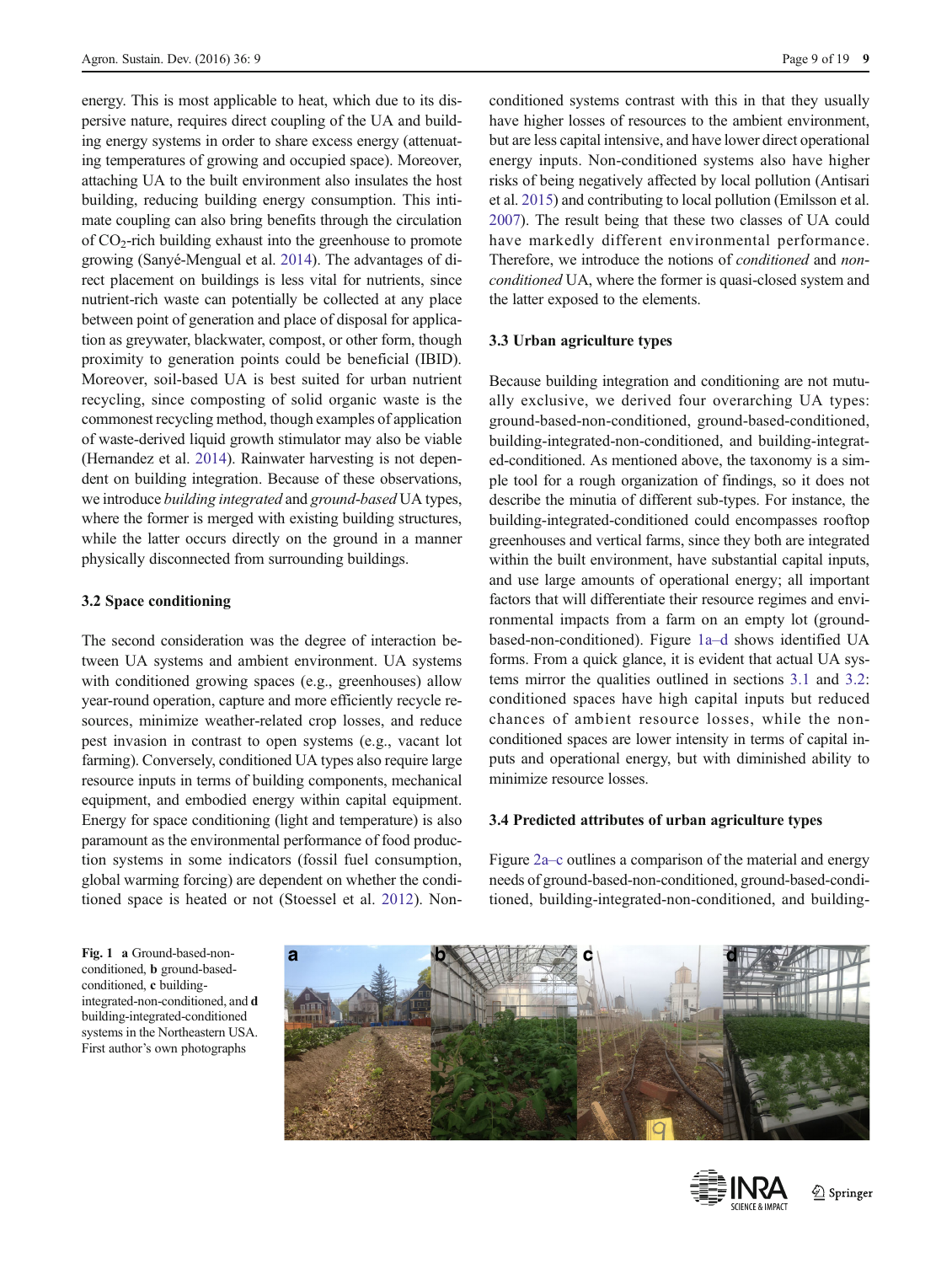<span id="page-9-0"></span>

Fig. 2 a Operational characteristics, b capital inputs, and c urban symbiosis potential for ground-based-non-conditioned (GB-NC), groundbased-conditioned (GB-C), building-integrated-non-conditioned (BI-NC), and building-integrated-conditioned (BI-C) system. Note that in (a) conditioned types can have a large operational energy inputs, though this might be contingent on the climate and latitude, which would affect the amount of external energy to supply lighting and heating. Comparisons based on the site visit to an urban farm in 2015, the results of Sanyé-Mengual et al. [\(2015b](#page-18-0), [c\)](#page-18-0) and the findings of Kulat et al.

**◯** Springer



integrated-conditioned UA types based on our cursory analysis, and Table [2](#page-10-0) provides deeper details about these properties. Indicators are grouped into three broad categories covering operating characteristics (efficiency of supply use, external energy inputs, potential for crop losses, yields, and growing season length), *capital inputs* (typical equipment and structures), urban symbiosis potential (possible coupling with urban material and energy flows), and other general traits (economic and social motivators). This represents a very rough overview of predicted operating characteristics and material and energy needs of these systems given the same growing location, product, and agricultural practice (organic, conventional, mono cropping, etc.) Despite the elementary nature of this assessment, it highlights some divergent environmental aspects of the systems.

#### 3.4.1 Ground-based-non-conditioned systems

In terms of operating characteristics, low resource use efficiency and yields due to dispersive losses of inputs and the potential for crop losses, countered by low external energy inputs, are expected. Capital inputs are also low (fencing, small tools, irrigation lines, and sometimes low-tech greenhouses for seedlings). Kulak et al.'s [\(2013\)](#page-17-0) work on London allotment gardens confirms that the low nutrient and water efficiency of ground-based-non-conditioned UA, but lower capital inputs counteracted this, resulting in a reduced carbon footprint over conventional supply chains. Ground-basednon-conditioned UA also shows medium performance in the realm of urban symbiosis potential, whereby it can act as a significant assimilator of urban solid waste as compost, demonstrated in the UK (Edmondson et al. [2014\)](#page-16-0) and Cuba (Hernandez et al. [2014](#page-16-0)) or additionally reduce stormwater runoff (Gliessman [2015](#page-16-0)). However, ground-based-nonconditioned is at a disadvantage to couple with the liquid waste or energy systems of the city, though site walkovers in NYC did demonstrate hookups with adjacent buildings to capture runoff from roofs for irrigation (see Grow NYC: [http://tinyurl.com/q9cm4ba\)](http://tinyurl.com/q9cm4ba). Lastly, Fig. [1](#page-8-0) also shows that the growing seasons and yields of the NC forms are less than their conditioned counterparts, which is evident when one considers that all the pictures were taken in May 2015 (except 1D which was captured in March 2015). Because of the low-tech nature and low yields of this type, it lends itself to non-profit operation (or supplemental income generation) and high levels of community engagement (nutritional education, after-school programs, etc.)

#### 3.4.2 Ground-based-conditioned systems

Ground-based-conditioned contrasts with ground-based-nonconditioned in almost all indicators. Containment of growing medium and recycling makes for high efficiency of water and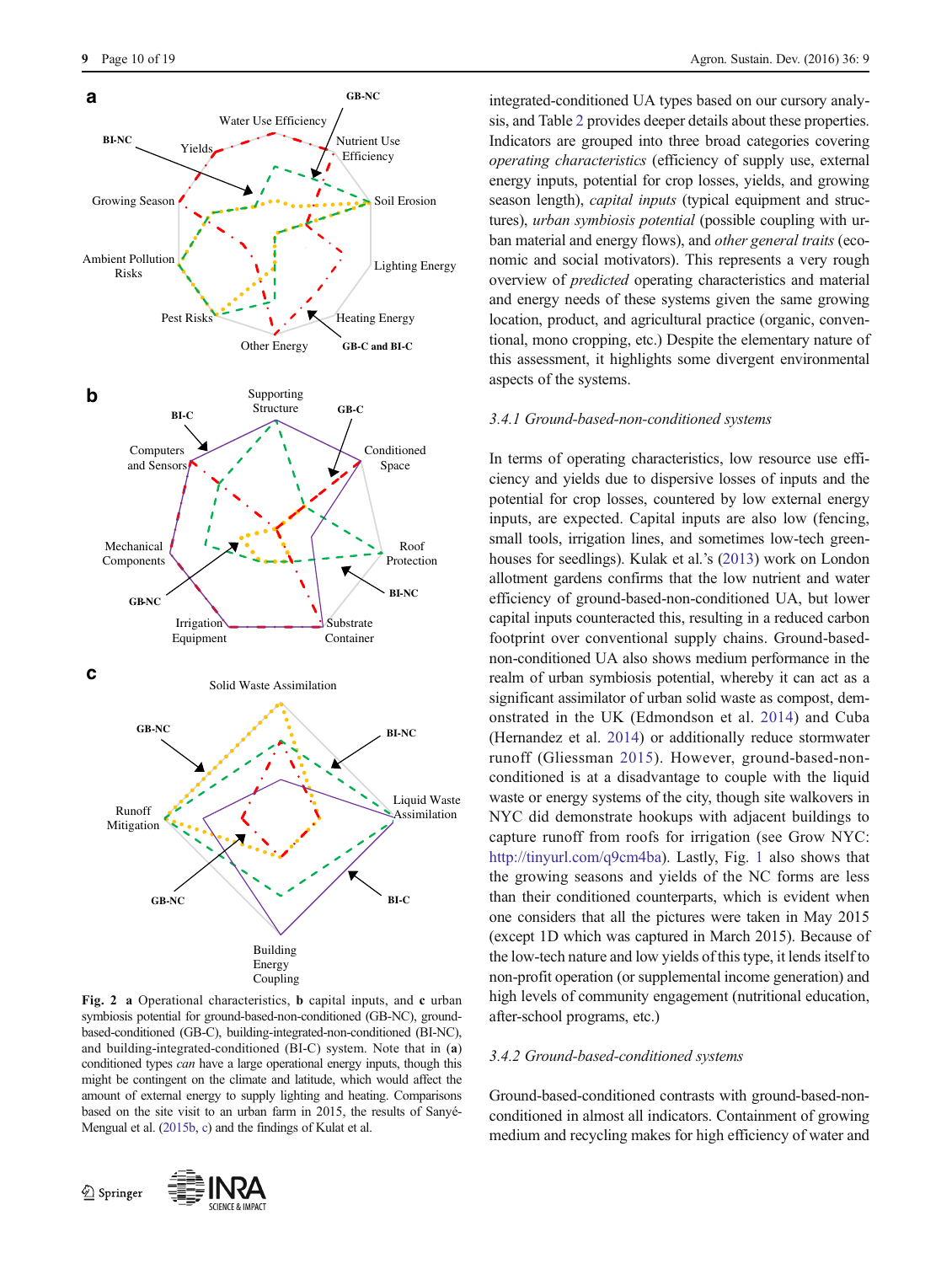<span id="page-10-0"></span>

| building-integrated-conditioned (BI-C)<br>Table 2   |                                                               | Properties of the developed urban agriculture typologies: ground-based-non-conditioned (GB-AC), ground-based-conditioned (GB-C), building-integrated-non-conditioned (BI-NC), and |                                                                      |                                                     |
|-----------------------------------------------------|---------------------------------------------------------------|-----------------------------------------------------------------------------------------------------------------------------------------------------------------------------------|----------------------------------------------------------------------|-----------------------------------------------------|
| Example                                             | http://www.edgemerefarm.org<br>Edgemere Farm:<br><b>GB-NC</b> | http://www.brightfarms.com<br>Bright Farms:<br>GB-C                                                                                                                               | http://brooklyngrangefarm.com<br>Brooklyn Grange:<br><b>BI-NC</b>    | http://gothamgreens.com<br>Gotham Greens:<br>$B1-C$ |
| Operating characteristics<br>Water use efficiency   | Low: runoff and evaporation                                   | High: contained environment                                                                                                                                                       | Moderate: runoff control possible                                    | Same as GB-C                                        |
| Nutrient use efficiency                             | Low: lost in runoff or bacterial                              | High: contained environment<br>with recycling                                                                                                                                     | Moderate: lost in runoff or bacterial                                | Same as GB-C                                        |
| Potential soil erosion                              | digestion<br>High                                             | with recycling<br>$_{\rm Low}$                                                                                                                                                    | digestion<br>High                                                    | Low                                                 |
| Light inputs                                        | None                                                          | Passive: none                                                                                                                                                                     | None                                                                 | Same as GB-C                                        |
| Heat input                                          | None                                                          | Active: at night or overcast<br>Active: at night or winter<br>Passive: none                                                                                                       | None                                                                 | Same as GB-C                                        |
| Other energy inputs                                 | $_{\rm Low}$                                                  | High: pumps, computers, louvers                                                                                                                                                   | Low to high: potentially pumps,<br>computers                         | Same as GB-C                                        |
| Substrate                                           | Soil                                                          | Soil or soil-less                                                                                                                                                                 | Soil or soil-less                                                    | Soil-less                                           |
| Pest risks                                          | High                                                          | Low                                                                                                                                                                               | High                                                                 | Low                                                 |
| Ambient pollution risk                              | High                                                          | Low                                                                                                                                                                               | High                                                                 | Low                                                 |
| Growing season                                      | Seasonal: extended with hoop<br>houses                        | Year-round                                                                                                                                                                        | Same as GB-NC                                                        | Year-round                                          |
| Yields                                              | Low                                                           | High                                                                                                                                                                              | Low                                                                  | High                                                |
| Capital inputs                                      |                                                               |                                                                                                                                                                                   |                                                                      |                                                     |
| Supporting structure                                | None                                                          | None                                                                                                                                                                              | or adding extra capacity to new<br>Low to high: reinforcing building | Same as BI-NC                                       |
| Conditioned space                                   | Low: potentially small hoop<br>houses                         | High: greenhouse frame and<br>cladding                                                                                                                                            | building<br>Same as GB-NC                                            | Same as GB-C                                        |
| Roof protection                                     | None                                                          | None                                                                                                                                                                              | membrane, and drainage layer<br>High: root barrier, waterproof       | waterproof membrane<br>Moderate: potentially        |
| Substrate containers                                | None to low: potential raised<br>beds                         | hydroponic tables/towers<br>Low to high: raised beds or                                                                                                                           | Same as GB-NC                                                        | High: hydroponic tables/towers                      |
| Irrigation equipment                                | distribution system and pumps<br>Low to medium: potentially   | High: pumps and distribution<br>system                                                                                                                                            | Same as GB-NC                                                        | Same as GB-C                                        |
| Mechanical components                               | $_{\text{Low}}$                                               | High: motors, fans, heater/<br>air-conditioning                                                                                                                                   | Low                                                                  | Same as GB-C                                        |
| Urban symbiosis potentials<br>Computers and sensors | $_{\text{Low}}$                                               | Low to high                                                                                                                                                                       | Low to high                                                          | High                                                |
| Solid waste assimilation                            | High: compost                                                 | nutrient solution or compost<br>Low to high: compost derived                                                                                                                      | Moderate: compost (within<br>roof's capacity)                        | Low: compost-derived nutrient<br>solution           |
| Liquid waste assimilation                           | $_{\rm Low}$                                                  | Low                                                                                                                                                                               | High: direct access to building<br>gray/black water                  | Same as BI-NC                                       |
| Building energy coupling                            |                                                               | Same as GB-NC                                                                                                                                                                     |                                                                      |                                                     |

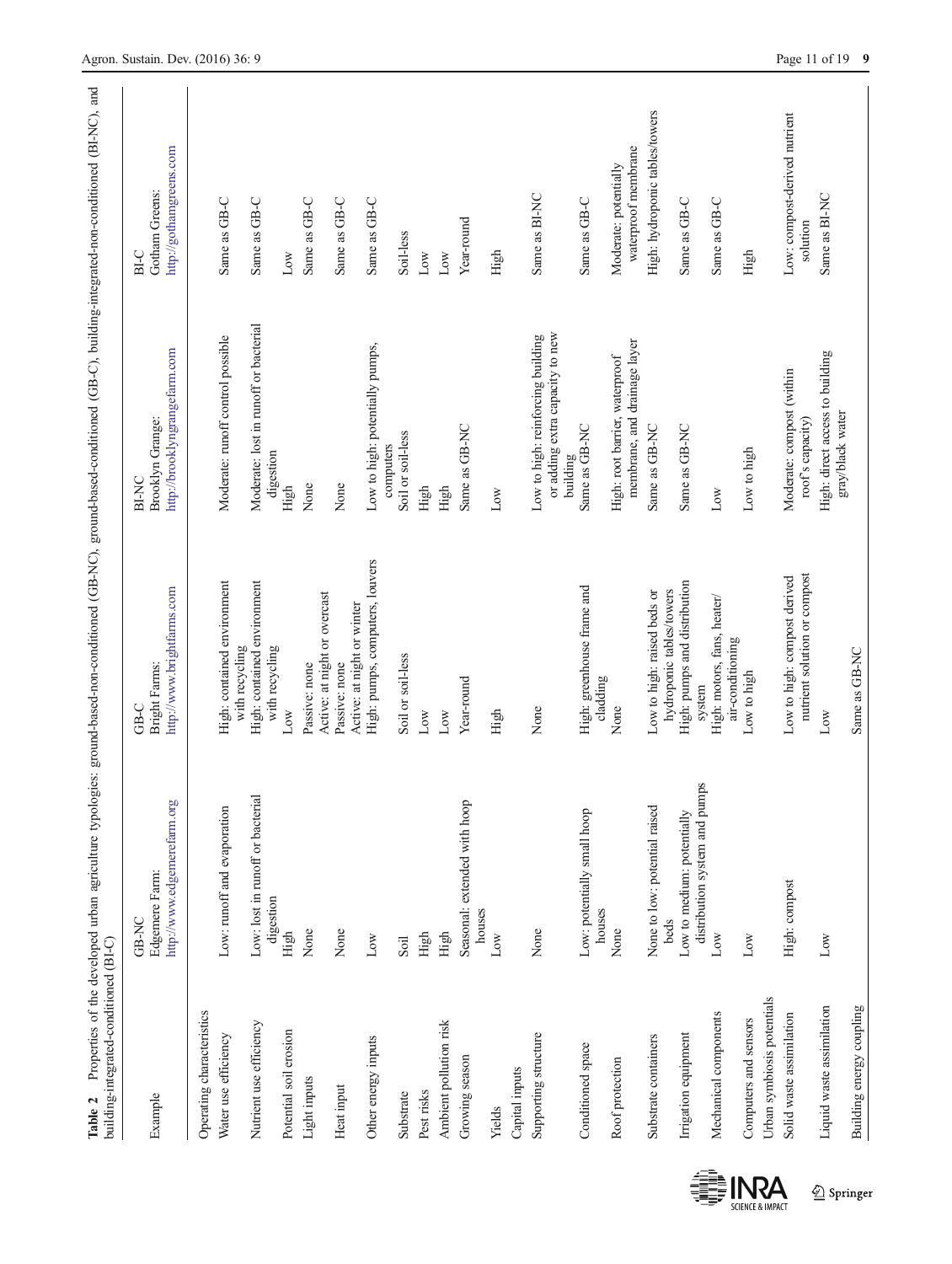| Low: limited rainwater capture<br>http://www.brightfarms.com<br>Likely profit driven<br>http://www.edgemerefarm.org<br>High: over entire site<br>Likely non-profit or<br>Low: indirect UHI<br>mitigation<br>Economic motivation<br>Other general traits<br>Runoff mitigation | Moderate: increase roof albedo,<br>http://brooklyngrangefarm.com | Gotham Greens:                                                      |
|------------------------------------------------------------------------------------------------------------------------------------------------------------------------------------------------------------------------------------------------------------------------------|------------------------------------------------------------------|---------------------------------------------------------------------|
|                                                                                                                                                                                                                                                                              |                                                                  | http://gothamgreens.com                                             |
|                                                                                                                                                                                                                                                                              | insulation                                                       | High: same as BI-NC, evaporative<br>cooling, heat capture in winter |
|                                                                                                                                                                                                                                                                              | High: over entire site                                           | Low to medium: potential recycling<br>from building<br>gutter       |
|                                                                                                                                                                                                                                                                              |                                                                  |                                                                     |
|                                                                                                                                                                                                                                                                              | Very likely profit driven                                        | Very likely profit driven                                           |
| Low to high<br>supplemental income<br>High<br>Community engagement                                                                                                                                                                                                           | Likely low                                                       | Likely low                                                          |

<span id="page-11-0"></span>9 Page 12 of 19  $\mu$  Page 12 of 19  $\mu$  Page 12 of 19  $\mu$  Page 12 of 19  $\mu$ 

nutrients, concomitantly reducing potential losses from pests and weather. Conversely, operating energy is much higher to run equipment (pumps, heaters, mechanical louvers). Capital inputs are also high since ground-based-conditioned requires structural components, mechanical and irrigation equipment, and increasingly common, sensors and computers. The mix of high efficiency, high-energy inputs, and substantial built capital can have conflicting effects. Kulak's ([2013](#page-17-0)) work in London shows that even using low-tech greenhouses without mechanical inputs or hydroponics can increase water efficiency, but the capital inputs actually caused UA strawberries to have higher embodied carbon impacts than a conventional supply chain.

In terms of operational energy, the importance of passive conditioned spaces (light and heat provided by solar) and active (light and heat provided through fuels or electricity) on environmental performance necessitates the need for two sub-categories in within the ground-based-conditioned type: active and passive. Active types have environmental impacts driven by operational energy, in line with QSAs of buildings, since the one-time impacts of constructing durable building components diminishes compared to the perennial energy inputs over the extended lifetime of the project (Scheuer et al. [2003\)](#page-18-0). In contrast, capital inputs play a stronger role in the environmental performance of passive types, because operating inputs are relatively lower. The lack of studies comparing passive and active ground-based-conditioned operations makes it difficult to conclude on the tension between operational inputs and capital inputs.

Urban symbiosis potential for ground-based-conditioned is low compared to other UA types, since the primarily hydroponic nature of greenhouses complicates organic-waste recycling, while their detachment from buildings makes interactions with building and energy flows difficult. Site-specific storage capacity puts a cap on rainwater capture, further constricting potential symbiotic relationships with the city. Increased capital inputs mean that these farms typically operate to generate profit (see [www.farmedhere.com](http://www.farmedhere.com/) or [www.](http://www.freightfarms.com/) [freightfarms.com\)](http://www.freightfarms.com/), though non-profit projects with high levels of community engagement can also be found (see [www.](http://www.thefoodproject.org/dudley-greenhouse) [thefoodproject.org/dudley-greenhouse\)](http://www.thefoodproject.org/dudley-greenhouse).

#### 3.4.3 Building-integrated-non-conditioned systems

Building-integrated-non-conditioned mirrors the groundbased-non-conditioned in that its exposed environment lowers the efficiency of water and nutrients at the farm compared to conditioned UA, though building-integrated-non-conditioned could potentially recoup some losses at the building edge. Some building-integrated-non-conditioned systems actually utilize soil-less cultivation (perlite substrate) with high operational efficiency (Sanyé-Mengual et al. [2015c](#page-18-0)), though this practice is not yet pervasive in UA. Our interviews with

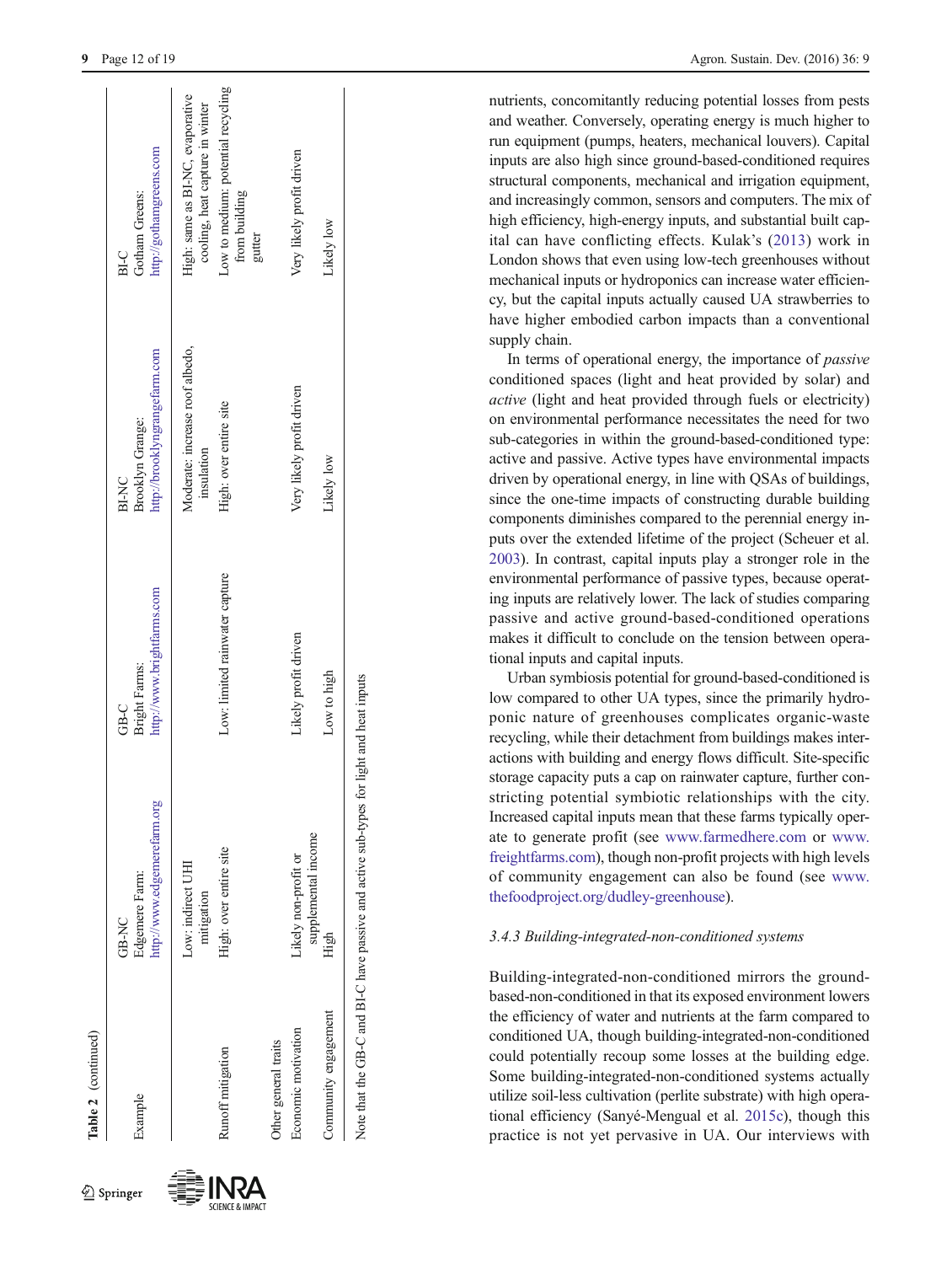<span id="page-12-0"></span>rooftop farmers also revealed that soil erosion due to winds is a chronic issue. Looking at Fig. [1c,](#page-8-0) we can also see that though these systems have the potential for a considerable amount of capital inputs (irrigation networks, layers to protect roofing, sensors, and computers, etc.) and potentially structural buttressing.

The urban symbiosis potential of building-integrated-nonconditioned is very high as it can assimilate solid organic waste from the urban system (limited by load bearing capacity), directly affect building energy (providing insulation, increasing roof albedo, and capturing residual building energy to lengthen growing season) and water systems, and mitigate stormwater runoff. The numerous examples of green roofs in Table [1](#page-3-0) attest to this with their positive contributions to building energy consumption (Bass and Baskaran [2003\)](#page-15-0), stormwater mitigation (IBID), and also urban biodiversity (Gliessman [2015\)](#page-16-0). Of course, these benefits are design-dependent, whereby less-intensive installations (e.g., raised beds) would show diminished building energy synergies compared to a building with the intensive UA. Lastly, buildingintegrated systems (non-conditioned and conditioned) create cultivable space out of the built urban form, providing a net increase in gross agricultural area; a benefit that the GB systems cannot accrue. Much like the ground-based-conditioned type, higher capital inputs generally restrict this type of farm to for-profit operation and lower community engagement in the examples that we have found (see [www.brooklyngrange.com](http://www.brooklyngrange.com/) and [www.greencitygrowers.com\)](http://www.greencitygrowers.com/).

#### 3.4.4 Building-integrated-conditioned systems

Building-integrated-conditioned systems are similar to the ground-based-conditioned systems in almost all aspects. Operational characteristics for these systems are identical to ground-based-conditioned farms, with the effect that passive and active sub-types must be included under this umbrella. Capital inputs are also very similar to the ground-basedconditioned type, except that structural reinforcement of the supporting building might be necessary. Urban symbiosis potential appears to be high since building-integratedconditioned can directly couple with the energy and water systems of its host building. Symbiosis potential is not as high as building-integrated-non-conditioned since the common usage of hydroponics (nearly ubiquitous in order to provide high enough efficiency to offset capital costs) limits waste assimilation abilities, while challenges to large-scale stormwater assimilation are also prevalent due to structural costs and on-site storage capacity. Sanyé-Mengual and colleagues' ([2012](#page-18-0)) work on building-integrated-conditioned grown tomatoes shows that despite substantial capital inputs, these systems can have superior environmental performance over conventional methods, though this was a result of reduced packaging and distribution spoilage and less production efficiency. Again, the high capital and operating costs of these types of operations have largely limited them to for-profit operation with limited community engagement (see [www.gothamgreens.com](http://www.gothamgreens.com/) or [www.lufa.com](http://www.lufa.com/)).

## 4 Applying the UA taxonomy in future assessments

The dearth of quantitative studies of UA environmental performance hampers testing of the developed taxonomy; however, we apply it to Sanyé-Mengual et al.'s ([2015b](#page-18-0), [c\)](#page-18-0) analysis of tomatoes grown on Barcelona rooftops. System 1 is a building-integrated –non-conditioned system using raised beds with soil substrate (Sanyé Mengual et al. [2015c](#page-18-0)). System 2 is a building-integrated-conditioned passive system using hydroponics (Sanyé Mengual et al. [2015b](#page-18-0)). Table [3](#page-13-0) shows that the material and energy profiles align with the predictions of the taxonomy. Capital inputs are greater perunit output for the conditioned system, with the exception of wood, though wood has substantially lower embodied environmental burdens relative to the steel and aluminum in the conditioned system. This was echoed by the lower contribution of the cultivation system to total climate change impacts for system 1 (<10 %) relative to system 2 ( $\sim$ 30 %). Operational characteristics generally agreed with the UA systematics. Lower water demands contrast with higher energy demands for the system 1 (electricity for pumps); however, against our predictions, nutrient demands were higher for the conditioned system (particularly phosphorous), though the unaccounted nutrients in the soil and compost imported to system 2 might reverse this comparison. Yields are greater for the conditioned system  $(\sim 25 \text{ kg/m}^2)$  than the nonconditioned  $(13-14 \text{ kg/m}^2)$ . Contributions to the climate change impacts of the two systems also agree with the systematics: system 1's impacts stemmed from operational inputs, while capital inputs had a larger influence on system 2.

The previous example shows that our system, though simple, predicted the energy and material burdens of two UA systems, although it requires further tests of its robustness. However, after future verification, this taxonomy could emerge as a simple way to gauge the efficacy of UA as an urban design intervention to mitigate the environmental burdens of urban food provision. For instance the, urban designers looking to improve a city's environmental performance with UA could use the taxonomy to understand the various tradeoffs between the systems and answer questions about the appropriateness of technologies for a clime given the operational characteristics of a proposed system. With a larger base of studies to choose from, architects and designers could look at the types of produce that would fit within a local context given a chosen UA type, such as the choice to produce fruits over leafy greens in soil-based building-integratedconditioned systems considering the lower yields of the latter

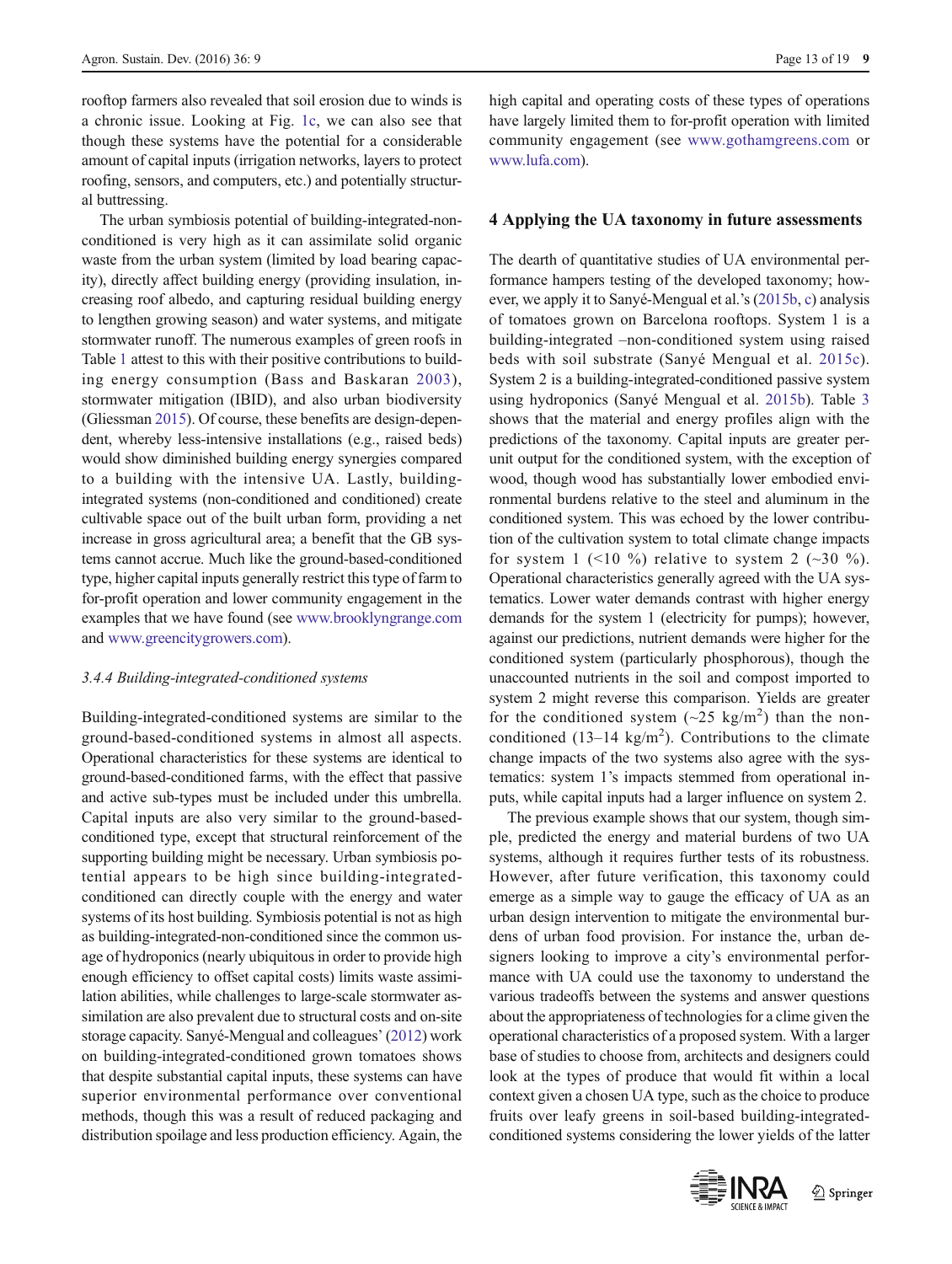<span id="page-13-0"></span>Table 3 Comparison of a building-integrated-nonconditioned operation (system 1) with a building-integratedconditioned (passive) operation (system 2)

|                             | Unit                      | System 1: building-integrated-<br>non-conditioned (Sanyé-Mengual<br>et al. 2015c) | System 2: building-integrated-<br>conditioned (Sanyé-Mengual<br>et al. 2015b) |
|-----------------------------|---------------------------|-----------------------------------------------------------------------------------|-------------------------------------------------------------------------------|
| Capital inputs              |                           |                                                                                   |                                                                               |
| Metals                      | kg/kg tomato              | 0.004                                                                             | 0.037                                                                         |
| Aluminum                    | kg/kg tomato              |                                                                                   | 0.003                                                                         |
| <b>Steel</b>                | kg/kg tomato              | 0.004                                                                             | 0.034                                                                         |
| <b>Biomaterials</b>         | kg/kg tomato              | 0.26                                                                              |                                                                               |
| Wood                        | kg/kg tomato              | 0.25                                                                              |                                                                               |
| Bamboo                      | kg/kg tomato              | 0.01                                                                              |                                                                               |
| Plastics                    | kg/kg tomato              | 0.0002                                                                            | 0.017                                                                         |
| LDPE                        | kg/kg tomato              | 0.0001                                                                            | 0.004                                                                         |
| <b>HDPE</b>                 | kg/kg tomato              |                                                                                   | 0.004                                                                         |
| Polycarbonate               | kg/kg tomato              |                                                                                   | 0.006                                                                         |
| Polyester                   | kg/kg tomato              |                                                                                   | 0.0003                                                                        |
| Polystyrene                 | kg/kg tomato              |                                                                                   | 0.001                                                                         |
| Polypropylene               | kg/kg tomato              | 0.001                                                                             |                                                                               |
| <b>PVC</b>                  | kg/kg tomato              | 0.0003                                                                            | 0.002                                                                         |
| Aggregates                  | kg/kg tomato              |                                                                                   | 0.02                                                                          |
| Perlite                     | kg/kg tomato              |                                                                                   | 0.02                                                                          |
| Operational inputs          |                           |                                                                                   |                                                                               |
| Water                       | $m^3/kg$ tomato           | 0.5                                                                               | 0.03                                                                          |
| Electricity                 | kWh/kg tomato             | 0.0002                                                                            | 0.04                                                                          |
| Fertilizer (N)              | $g/kg$ tomato             | 0.33                                                                              | 0.39                                                                          |
| Fertilizer $(P_2O_5)$       | g/kg tomato               | 0.25                                                                              | 2.47                                                                          |
| Fertilizer $(K_2O)$         | g/kg tomato               | 0.53                                                                              | 0.76                                                                          |
| Compost                     | g/kg tomato               | 16                                                                                |                                                                               |
| Soil                        | $g/kg$ tomato             | 155                                                                               |                                                                               |
| Outcomes                    |                           |                                                                                   |                                                                               |
| Yields                      | kg tomato/ $m2$           | $13 - 14$                                                                         | 25                                                                            |
| Carbon footprint            | $kg CO2$ eq./kg<br>tomato | $0.068 - 0.075$                                                                   | 0.22                                                                          |
| Cumulative energy<br>demand | MJ/kg tomato              | $1.14 - 1.26$                                                                     | 3.25                                                                          |

 $CO<sub>2</sub>$  eq. represents the equivalent amount of  $CO<sub>2</sub>$  to have the same radiative forcing effect on the atmosphere as the greenhouse gases released during the production of the tomato. Cumulative energy demand is the total amount of energy embodied within the production of materials and energy directly consumed by the UA system. As can be seen, the capital inputs and energy demands of the conditioned system are higher. Water use is lower for the conditioned system. The energy and capital inputs for the conditioned system make it less favorable in terms of carbon footprint, despite the higher yields

(Sanyé-Mengual et al. [2015c](#page-18-0)). Next steps will involve building on the nascent QSAs that have shown the benefits and occasional shortcomings of UA in the environmental arena (Sanyé-Mengual et al. [2012,](#page-18-0) [2015b,](#page-18-0) [c](#page-18-0); Kulak et al. [2013](#page-17-0)). Future studies could employ the life cycle assessment (LCA) methodology used in the aforementioned study, material input per service, material flow accounting, or any other number of methods to assess the environmental sustainability of product systems.

The taxonomy aligns particularly well with LCA for a number of reasons. Firstly, LCA is a tool for comparing

2 Springer



the environmental performance of different systems delivering a comparable function. The UA systematics here describe four UA types with markedly different attributes, facilitating LCA studies to compare four varied ways to produce food in cities that cover the broad spectrum of current UA forms. LCA is also methodologically mature; with its own international standards, a discipline-specific journal, significant industry application, and wide set of indicators to assess environmental performance (climate change, eutrophication, land occupation, toxicity, etc.) (Finnveden et al. [2009](#page-16-0)).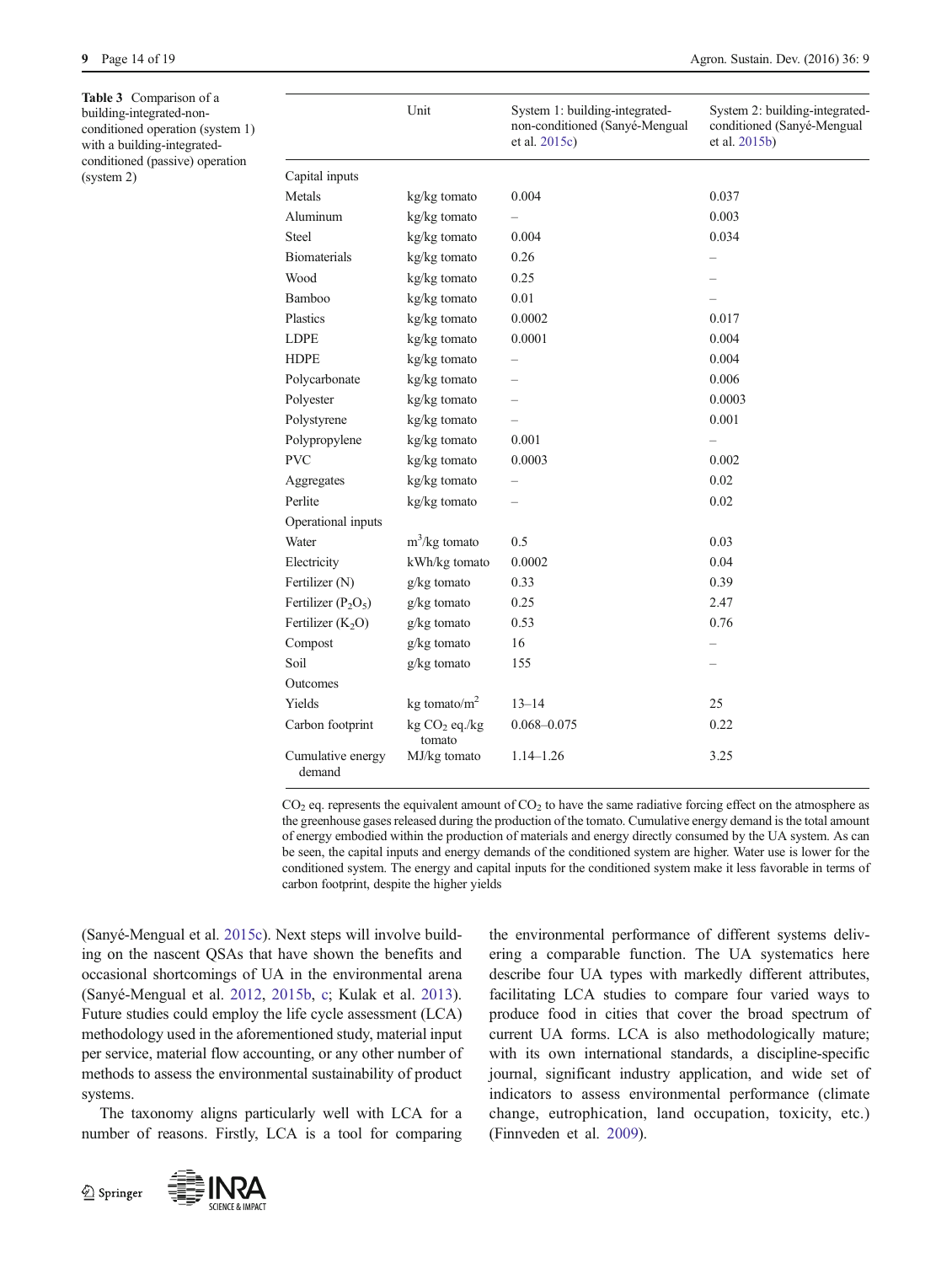#### <span id="page-14-0"></span>4.1 Application to studies of urban systems

For researchers in urban systems, the growing interest in the environmental aspects of urban food procurement highlights the need for a vocabulary with which to organize dominant UA types. Moreover, the systematics underlying the vocabulary should be compatible with the perspective of urban systems researchers, that of urban metabolism.

Urban metabolism is the sum of material and energy produced or imported, as well as waste produced by a city in order to support its daily activities (Kennedy et al. [2007\)](#page-17-0). It is a rapidly maturing area of study that continues to see growing interest from governments as a benchmarking method of urban environmental performance and methodology to quantify the environmental changes imparted by an urban design or policy decision (Kennedy et al. [2010](#page-17-0); Clift et al. [2015\)](#page-16-0). Studies of urban metabolism are typically an accounting exercise of the material and energy flows using bottom statistical data or top down national economic data, which can then be coupled with other methods to gauge urban environmental performance (Goldstein et al. [2013\)](#page-16-0). This raises another benefit of LCA as an UA environmental assessment tool; it is seen as the natural choice by urban researchers to couple with studies of urban metabolism (Chester et al. [2012;](#page-15-0) Goldstein et al. [2013](#page-16-0); Clift et al. [2015](#page-16-0)).

By using material and energy flows as an organizing principle, the UA taxonomy can be easily coordinated within metabolism assessments of neighborhoods or cities, helping to understand how an up-scaled UA system would interact with this metabolism to affect urban sustainability. Urban systems researchers have already looked at food and nutrient flows through cities, but prospective urban food production has not yet to be assessed, raising questions regarding UA's potential synergies (Sanyé-Mengual et al. [2014](#page-18-0)) and antagonisms with the larger urban environment (Pataki et al. [2009](#page-17-0)). The UA operational inputs, capital inputs, and urban symbiosis potential that inform the typology begin to highlight the interconnectedness of the urban system and the built environment. The indicators for solid and liquid waste assimilation align well with the numerous urban nutrient flow studies (Færge et al. [2001](#page-16-0); Billen et al. [2008](#page-15-0); Kalmykova et al. [2012\)](#page-17-0), since the varied capacities of the UA systems to absorb these streams could cause important shifts to this metabolic aspect in an agriculturally productive city.

In general, the taxonomy would allow for a scaled up test of UA's environmental sustainability. A study could use satellite imagery and software to identify available space for ground-based UA within a case city (see Taylor and Lovell [2012\)](#page-18-0). Geographic information systems software could also determine the suitability of buildings for UA incorporation based on age and design. The different material and energy flows associated with the chosen UA systems could then be framed within the larger urban metabolism to predict the material, energy, food, and waste regime of the altered system. Lastly, an LCA could estimate the environmental consequences of the new metabolism.

## 4.2 Shortcomings of the proposed taxonomy

One major disadvantage of the UA taxonomy is the small number of studies on which it relies and its anecdotal nature. Modern statistical methods that use significant sample populations to "bin"-like types are the norm for developing typologies. This was the method promoted by Kostrowicki ([1977\)](#page-17-0) in his foundational paper and has been employed by others in demarcating the different social and economic aims of UA (Dossa et al. [2011](#page-16-0)). Because of this shortcoming, the developed UA taxonomy is propositional in nature, able to evolve dynamically as new findings arise or be cast aside if its utility is ultimately low.

Another major caveat is the proposed taxonomy is singular in focus, ignoring the equally important socioeconomic characteristics of UA. There are many reasons to practice UA besides environmentally sustainable food production: leisure, community building, education, and food equity to name but a few (Sanyé-Mengual et al. [2015a;](#page-18-0) Thomaier et al. [2015\)](#page-18-0). Decisions surrounding the implementation should equally weigh economic, social, and environmental outcomes where relevant though this might not always be the case. For instance, social and environmental performance might be secondary to economic returns in private business scenarios, or environmental and economic performance might be secondary to community building for a more socially oriented project.

It is also by viewing UA projects with competing motives (primarily economic vs. primarily social) through the lens of the proposed UA taxonomy that interesting observations might emerge. For instance, what are the environmental tradeoffs between high-efficiency, high-input economically driven building-integrated, conditioned projects, and low-efficiency, low-input socially focused ground-based, non-conditioned operations? How do the auspices of an UA project affect environmental performance? Can we generalize their material and energy throughputs of these operations? These questions remain largely unanswered to date and warrant exploration if UA is going to scale-up in cities, usually in concert with a larger environmental sustainability agenda.

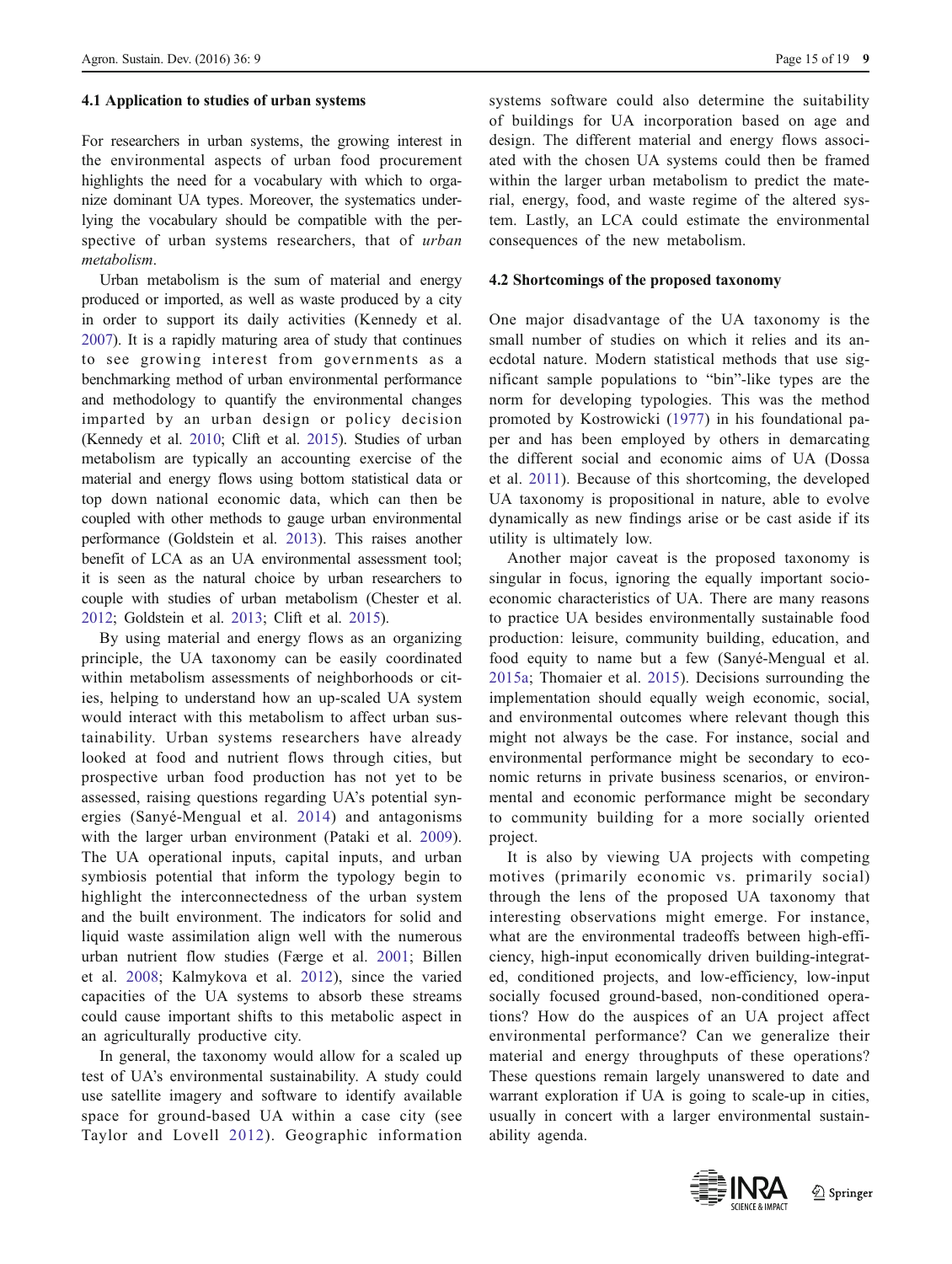## <span id="page-15-0"></span>5 Conclusion

The environmental impacts from food consumed in cities are large, but cities have design tools to address them. However, urban design interventions should be adopted after due consideration of whether they actually achieve the expressed goal of increasing the sustainability of urban systems. This review shows that if UA is to promote on environmental grounds, then there remain a number of unanswered questions about the environmental performance of individual systems and less certainty regarding how an "edible city" would perform. Where solid evidence does exist, it has normally been performed on only one type of UA out of the panoply that exist, leaving a bric-a-brac picture of the larger environmental impacts of food production in cities. Significant differences in environmental performance of similar systems illustrate this well (Sanyé-Mengual et al. [2015c\)](#page-18-0), and in at least one study, UA was not preferable to conventional supply chains for specific products and methods (Kulak et al. [2013](#page-17-0)). Though environmental benefits may very well be conferred to UA adopting cities, it would be wise to test these assertions deeper before committing to scaling-up.

This paper compliments earlier work to develop a structured understanding of UA's environmental integrity. We have developed a taxonomy of four general UA types based on their operating characteristics, capital inputs, and how they interact with urban systems. The types have significantly different behavior across these echoing the need for an organizing typology for and further assessment of UA. The proposed taxonomy is illustrative in its focus on important drivers behind the overall environmental performance of the UA systems and covers the majority of UA operating styles. The typologies differentiate between material and energy loading, but not how these are provisioned, and therefore, sub-types exist within the derived framework for "organic," "conventional," "integrated," or other cultivation techniques. Nonetheless, keeping product and location the same and combining the framework with environmental assessment methods would allow comparisons of the relative environmental performance of UA systems or conventional urban food supply chains. We have also outlined a path forward to apply the typology to a larger urban system to assess the environmental consequences of an altered urban metabolism through coupling with LCA and better understand whether UA is in fact a good environmental initiative. Such an appraisal is essential at this critical juncture where a fecundity of UA cases exist for analysis but expensive and potentially deleterious experiments at the urban scale have not yet come to fruition.

Society should not solely seek technological fixes to the environmental challenges feeding an increasingly urban planet will entail. Simple actions such as reducing animal product consumption, increasing seasonal and local consumption, and stymieing edible food waste will also have significant positive

 $\hat{\mathcal{D}}$  Springer



environmental benefits (Saxe [2014](#page-18-0); Tilman and Clark [2014;](#page-18-0) Heller and Keoleian [2015\)](#page-16-0). However, if cities can evolve to shoulder some of the burdens of their food provision, while concomitantly providing ancillary environmental, social, and economic benefits to the city with UA, then this strategy is worth pursuing.

## References

- Abdulkadir A, Dossa LH, Lompo DJ-P et al (2012) Characterization of urban and peri-urban agroecosystems in three West African cities. Int J Agric Sustain 10:289–314. doi[:10.1080/14735903.2012.](http://dx.doi.org/10.1080/14735903.2012.663559) [663559](http://dx.doi.org/10.1080/14735903.2012.663559)
- Ackerman K (2012) The potential for urban agriculture in New York City. New York, USA, New York
- Angrill S, Farreny R, Gasol CM et al (2012) Environmental analysis of rainwater harvesting infrastructures in diffuse and compact urban models of Mediterranean climate. Int J Life Cycle Assess 17:25– 42. doi[:10.1007/s11367-011-0330-6](http://dx.doi.org/10.1007/s11367-011-0330-6)
- Antisari L, Orsini F, Marchetti L et al (2015) Heavy metal accumulation in vegetables grown in urban gardens. Agron Sustain Dev 35:1138– 1147
- Astee LY, Kishnani NT (2010) Building integrated agriculture: utilising rooftops for sustainable food crop cultivation in Singapore. J Green Build 5:105–113. doi:[10.3992/jgb.5.2.105](http://dx.doi.org/10.3992/jgb.5.2.105)
- Awasthi MK, Pandey AK, Bundela PS, Khan J (2015) Co-composting of organic fraction of municipal solid waste mixed with different bulking waste: characterization of physicochemical parameters and microbial enzymatic dynamic. Bioresour Technol 182:200–207. doi:[10.1016/j.biortech.2015.01.104](http://dx.doi.org/10.1016/j.biortech.2015.01.104)
- Barles S (2007) Feeding the city: food consumption and flow of nitrogen, Paris, 1801–1914. Sci Total Environ 375:48–58. doi:[10.1016/j.](http://dx.doi.org/10.1016/j.scitotenv.2006.12.003) [scitotenv.2006.12.003](http://dx.doi.org/10.1016/j.scitotenv.2006.12.003)
- Bass B, Baskaran B (2003) Evaluating rooftop and vertical gardens as an adaptation strategy for urban areas.
- Besthorn FH (2013) Vertical farming: social work and sustainable urban agriculture in an age of global food crises. Aust Soc Work 66:187– 203. doi[:10.1080/0312407X.2012.716448](http://dx.doi.org/10.1080/0312407X.2012.716448)
- Billen G, Barles S, Garnier J et al (2008) The food-print of Paris: longterm reconstruction of the nitrogen flows imported into the city from its rural hinterland. Reg Environ Chang 9:13–24. doi:[10.1007/](http://dx.doi.org/10.1007/s10113-008-0051-y) [s10113-008-0051-y](http://dx.doi.org/10.1007/s10113-008-0051-y)
- Born B, Purcell M (2006) Avoiding the local trap: scale and food systems in planning research. J Plan Educ Res 26:195–207. doi[:10.1177/](http://dx.doi.org/10.1177/0739456X06291389) [0739456X06291389](http://dx.doi.org/10.1177/0739456X06291389)
- Brock B, Foeken D (2006) Urban horticulture for a better environment: a case study of Cotonou, Benin. Habitat Int 30:558–578. doi[:10.1016/](http://dx.doi.org/10.1016/j.habitatint.2005.02.001) [j.habitatint.2005.02.001](http://dx.doi.org/10.1016/j.habitatint.2005.02.001)
- Brunori G, Di Iacovo F (2014) Urban food security and landscape change: a demand-side approach. Landsc Res 1–17. doi[:10.1080/](http://dx.doi.org/10.1080/01426397.2014.891725) [01426397.2014.891725](http://dx.doi.org/10.1080/01426397.2014.891725)
- Castleton HF, Stovin V, Beck SBM, Davison JB (2010) Green roofs; building energy savings and the potential for retrofit. Energy Build 42:1582–1591. doi:[10.1016/j.enbuild.2010.05.004](http://dx.doi.org/10.1016/j.enbuild.2010.05.004)
- Cerón-Palma I (2012) Strategies for sustainable urban ecosystems: introducing eco-innovation in buildings in Mexico and Spain. Universitat Autotonoma de Barcelona
- Chester M, Pincetl S, Allenby B (2012) Avoiding unintended tradeoffs by integrating life-cycle impact assessment with urban metabolism. Curr Opin Environ Sustain 4:451–457. doi[:10.1016/j.cosust.2012.](http://dx.doi.org/10.1016/j.cosust.2012.08.004) [08.004](http://dx.doi.org/10.1016/j.cosust.2012.08.004)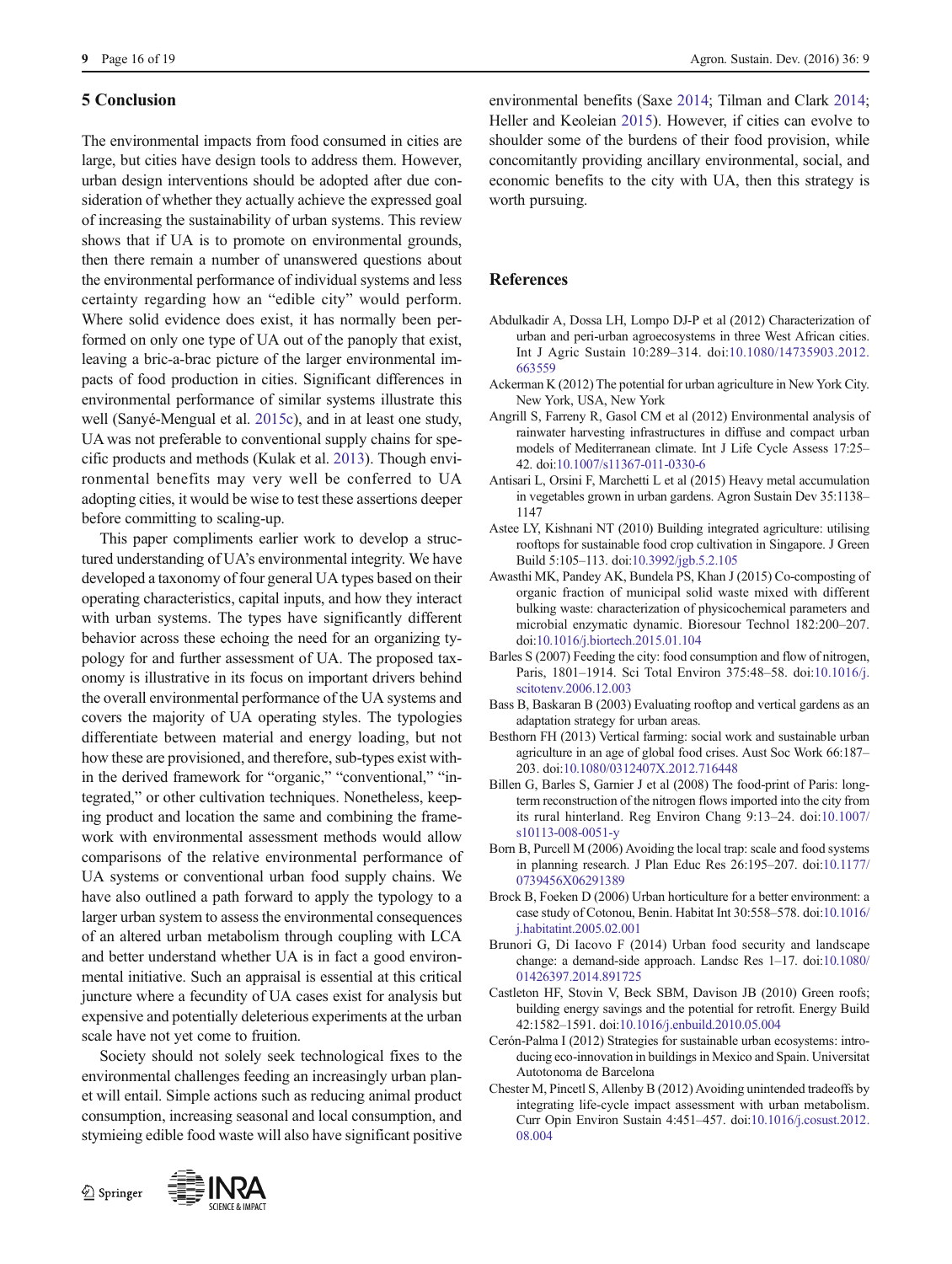<span id="page-16-0"></span>City of Boston (2014) Article 89 made easy.

City of New York (2014) 2014 NYC community composting report.

- Clift R, Druckman A, Christie I, et al. (2015) Urban metabolism: a review in the UK context.
- Cofie OO, Agbottah S, Strauss M et al (2006) Solid–liquid separation of faecal sludge using drying beds in Ghana: implications for nutrient recycling in urban agriculture. Water Res 40:75–82. doi:[10.1016/j.](http://dx.doi.org/10.1016/j.watres.2005.10.023) [watres.2005.10.023](http://dx.doi.org/10.1016/j.watres.2005.10.023)

Cohen N, Reynolds K, Sanghvi R (2012) 5 borough farm. New York

- Davis J, Sonesson U, Baumgartner DU, Nemecek T (2010) Environmental impact of four meals with different protein sources: case studies in Spain and Sweden. Food Res Int 43:1874–1884. doi: [10.1016/j.foodres.2009.08.017](http://dx.doi.org/10.1016/j.foodres.2009.08.017)
- Davis AS, Hill JD, Chase CA et al (2012) Increasing cropping system diversity balances productivity, profitability and environmental health. PLoS One 7:e47149. doi[:10.1371/journal.pone.0047149](http://dx.doi.org/10.1371/journal.pone.0047149)
- Dearing JA, Wang R, Zhang K et al (2014) Safe and just operating spaces for regional social-ecological systems. Glob Environ Chang 28: 227–238. doi[:10.1016/j.gloenvcha.2014.06.012](http://dx.doi.org/10.1016/j.gloenvcha.2014.06.012)
- Decker EH, Elliott S, Smith FA et al (2000) Energy and material flow through the urban ecosystem. Annu Rev Energy Environ 25:685– 740. doi[:10.1146/annurev.energy.25.1.685](http://dx.doi.org/10.1146/annurev.energy.25.1.685)
- Delor M (2011) Current state of building-integrated agriculture, its energy benefits and comparison with green roofs—summary. Sheffield
- Despommier D (2013) Farming up the city: the rise of urban vertical farms. Trends Biotechnol 31:388–9. doi[:10.1016/j.tibtech.2013.03.](http://dx.doi.org/10.1016/j.tibtech.2013.03.008) [008](http://dx.doi.org/10.1016/j.tibtech.2013.03.008)
- Dickie G (2014) Q&A: inside the world's largest indoor farm. In: Natl. Geogr. Mag. [http://news.nationalgeographic.com/news/2014/07/](http://news.nationalgeographic.com/news/2014/07/140717-japan-largest-indoor-plant-factory-food/) [140717-japan-largest-indoor-plant-factory-food/](http://news.nationalgeographic.com/news/2014/07/140717-japan-largest-indoor-plant-factory-food/). Accessed 14 Nov 2015
- Dossa LH, Abdulkadir A, Amadou H et al (2011) Exploring the diversity of urban and peri-urban agricultural systems in Sudano-Sahelian West Africa: an attempt towards a regional typology. Landsc Urban Plan 102:197–206. doi[:10.1016/j.landurbplan.2011.04.005](http://dx.doi.org/10.1016/j.landurbplan.2011.04.005)
- Drechsel P, Dongus S (2009) Dynamics and sustainability of urban agriculture: examples from sub-Saharan Africa. Sustain Sci 5:69–78. doi:[10.1007/s11625-009-0097-x](http://dx.doi.org/10.1007/s11625-009-0097-x)
- Edjabou LD, Smed S (2013) The effect of using consumption taxes on foods to promote climate friendly diets—the case of Denmark. Food Policy 39:84–96. doi[:10.1016/j.foodpol.2012.12.004](http://dx.doi.org/10.1016/j.foodpol.2012.12.004)
- Edmondson JL, Davies ZG, Gaston KJ, Leake JR (2014) Urban cultivation in allotments maintains soil qualities adversely affected by conventional agriculture. J Appl Ecol 51:880–889. doi:[10.1111/1365-](http://dx.doi.org/10.1111/1365-2664.12254) [2664.12254](http://dx.doi.org/10.1111/1365-2664.12254)
- Edwards-Jones G, Milà i Canals L, Hounsome N et al (2008) Testing the assertion that "local food is best": the challenges of an evidencebased approach. Trends Food Sci Technol 19:265–274. doi[:10.](http://dx.doi.org/10.1016/j.tifs.2008.01.008) [1016/j.tifs.2008.01.008](http://dx.doi.org/10.1016/j.tifs.2008.01.008)
- Emilsson T, Czemiel Berndtsson J, Mattsson JE, Rolf K (2007) Effect of using conventional and controlled release fertiliser on nutrient runoff from various vegetated roof systems. Ecol Eng 29:260–271. doi:[10.](http://dx.doi.org/10.1016/j.ecoleng.2006.01.001) [1016/j.ecoleng.2006.01.001](http://dx.doi.org/10.1016/j.ecoleng.2006.01.001)
- Færge J, Magid J, Penning de Vries FWT (2001) Urban nutrient balance for Bangkok. Ecol Modell 139:63–74. doi[:10.1016/S0304-3800\(01\)](http://dx.doi.org/10.1016/S0304-3800(01)00233-2) [00233-2](http://dx.doi.org/10.1016/S0304-3800(01)00233-2)
- FAO (2006) Livestock's long shadow. Rome, IT
- FAO (2011a) "Energy smart" food for people and climate.
- FAO (2011b) Global food losses and food waste—extent, causes and prevention. Rome, IT
- FAO (2013) Food waste footprint—impacts on natural resources—summary report.
- Finnveden G, Hauschild MZ, Ekvall T et al (2009) Recent developments in life cycle assessment. J Environ Manage 91:1–21. doi:[10.1016/j.](http://dx.doi.org/10.1016/j.jenvman.2009.06.018) [jenvman.2009.06.018](http://dx.doi.org/10.1016/j.jenvman.2009.06.018)
- Fioretti R, Palla a., Lanza LG, Principi P (2010) Green roof energy and water related performance in the Mediterranean climate. Build Environ 45:1890–1904. doi[:10.1016/j.buildenv.2010.03.001](http://dx.doi.org/10.1016/j.buildenv.2010.03.001)
- Five Borough Farm (2014) Urban agriculture in New York City. [http://](http://www.fiveboroughfarm.org/urban-agriculture/) [www.fiveboroughfarm.org/urban-agriculture/.](http://www.fiveboroughfarm.org/urban-agriculture/) Accessed 23 Mar 2015
- Foley JA, Ramankutty N, Brauman KA et al (2011) Solutions for a cultivated planet. Nature 478:337–42. doi[:10.1038/nature10452](http://dx.doi.org/10.1038/nature10452)
- Forman R (2014) Urban ecology: science of cities. Cambridge University Press, Cambridge
- Gliessman S (2015) Agroecology: the ecology of sustainable food systems, 3rd edn. CRC Press, Boca Raton
- Goldstein B, Birkved M, Quitzau M-B, Hauschild M (2013) Quantification of urban metabolism through coupling with the life cycle assessment framework: concept development and case study. Environ Res Lett 8:1–14
- Grard BJ-P, Bel N, Marchal N et al (2015) Recycling urban waste as possible use for rooftop vegetable garden. Futur. Food J. Food. Agric Soc 3:21–34
- Green Home NYC (2011) Arbor house. [http://greenhomenyc.org/](http://greenhomenyc.org/building/arbor-house/) [building/arbor-house/.](http://greenhomenyc.org/building/arbor-house/) Accessed 15 Nov 2015
- Grewal SS, Grewal PS (2012) Can cities become self-reliant in food? Cities 29:1–11. doi[:10.1016/j.cities.2011.06.003](http://dx.doi.org/10.1016/j.cities.2011.06.003)
- Grubler A, Bai X, Buettner T et al (2012) Chapter 18—urban energy systems. Global Energy Assessment - Toward a Sustainable Future. Cambridge University Press, Cambridge, UK and New York, NY, USA and the International Institute for Applied Systems Analysis, Laxenburg, Austria, In, pp 1307–1400
- Haberman D, Gillies L, Canter A et al (2014) The potential of urban agriculture in Montréal: a quantitative assessment. ISPRS Int J Geo-Inf 3:1101–1117. doi:[10.3390/ijgi3031101](http://dx.doi.org/10.3390/ijgi3031101)
- Hampwaye G (2013) Benefits of urban agriculture: reality or illusion? Geoforum 49:R7–R8. doi[:10.1016/j.geoforum.2013.03.008](http://dx.doi.org/10.1016/j.geoforum.2013.03.008)
- Hara Y, Tsuchiya K, Matsuda H et al (2013) Quantitative assessment of the Japanese "local production for local consumption" movement: a case study of growth of vegetables in the Osaka City region. Sustain Sci 8:515–527. doi[:10.1007/s11625-012-0198-9](http://dx.doi.org/10.1007/s11625-012-0198-9)
- Hargreaves JC, Adl MS, Warman PR (2008) A review of the use of composted municipal solid waste in agriculture. Agric Ecosyst Environ 123:1–14
- Havaligi N (2011) The economic, social and political elements of climate change. 99–112. doi: [10.1007/978-3-642-14776-0](http://dx.doi.org/10.1007/978-3-642-14776-0)
- Heller MC, Keoleian GA (2015) Greenhouse Gas emission estimates of U.S. dietary choices and food loss. J Ind Ecol 19:391–401. doi[:10.](http://dx.doi.org/10.1111/jiec.12174) [1111/jiec.12174](http://dx.doi.org/10.1111/jiec.12174)
- Hernandez OL, Calderín A, Huelva R, et al. (2014) Humic substances from vermicompost enhance urban lettuce production. Agron Sustain Dev 225–232. doi[:10.1007/s13593-014-0221-x](http://dx.doi.org/10.1007/s13593-014-0221-x)
- Hoffman R (2007) Vegetated roof systems: design, productivity, retention, habitat and sustainability in green roof and eco-roof technology.
- IPCC (2014a) IPCC 5th Assessment Report, Working Group III, chapter 1: introductory chapter.
- IPCC (2014b) IPCC 5th Assessment Report, Working Group II, chapter 8: urban areas.
- Jacobi P, Amend J, Kiango S (2000) City case study Dar es Salaam urban agriculture in Dar es Salaam: providing an indispensable part of the diet. In: Bakker N (ed) Growing cities, growing food: urban agriculture on the policy agenda. German Foundation for International Development, Feldafing, pp 257–283
- Jaffal I, Ouldboukhitine S-E, Belarbi R (2012) A comprehensive study of the impact of green roofs on building energy performance. Renew Energy 43:157–164. doi[:10.1016/j.renene.2011.12.004](http://dx.doi.org/10.1016/j.renene.2011.12.004)
- Jansson Å (2013) Reaching for a sustainable, resilient urban future using the lens of ecosystem services. Ecol Econ 86:285–291. doi[:10.1016/](http://dx.doi.org/10.1016/j.ecolecon.2012.06.013) [j.ecolecon.2012.06.013](http://dx.doi.org/10.1016/j.ecolecon.2012.06.013)

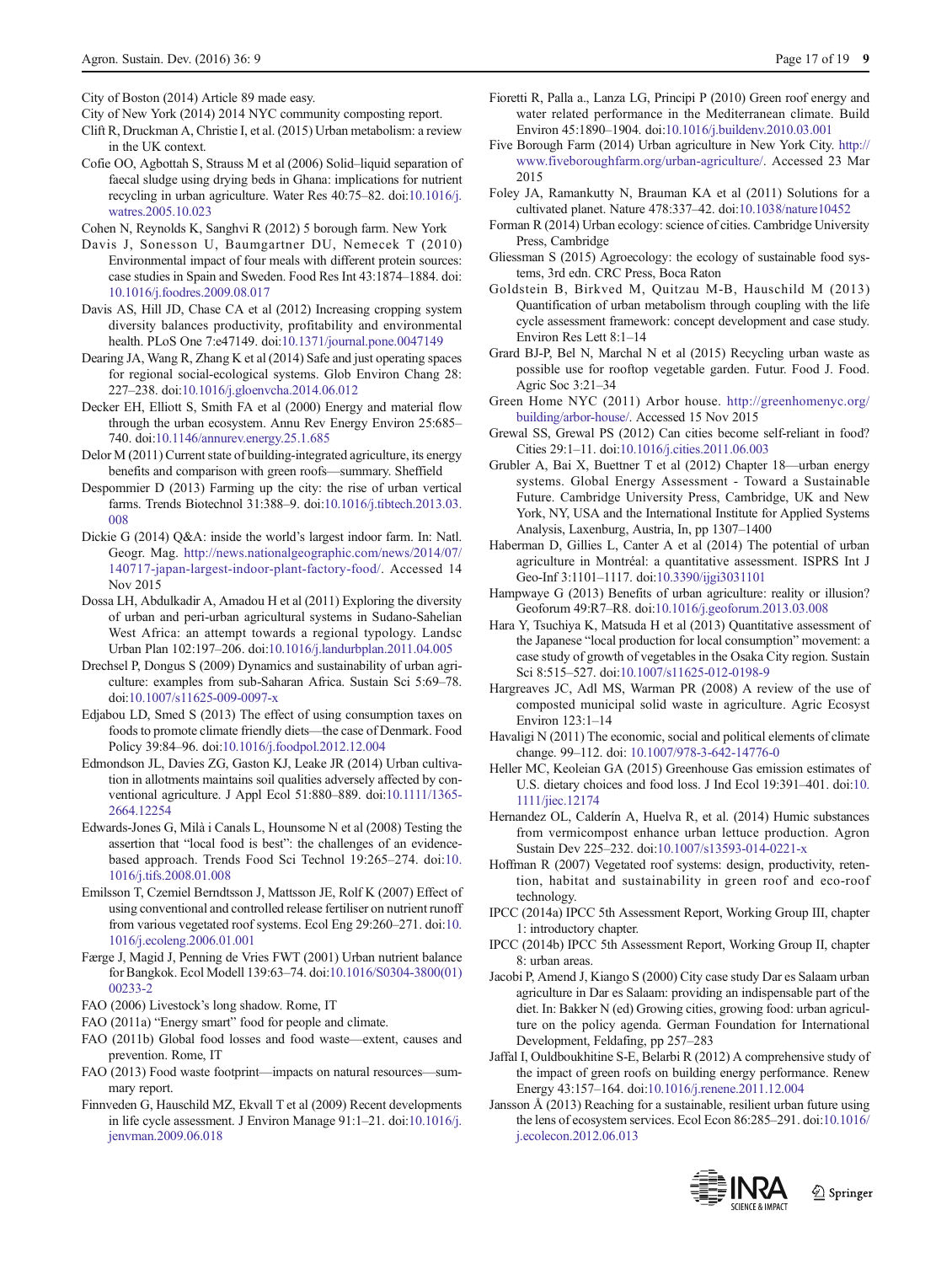- <span id="page-17-0"></span>Jim CY, Chen WY (2009) Ecosystem services and valuation of urban forests in China. Cities 26:187–194. doi[:10.1016/j.cities.2009.03.](http://dx.doi.org/10.1016/j.cities.2009.03.003) [003](http://dx.doi.org/10.1016/j.cities.2009.03.003)
- Kalmykova Y, Harder R, Borgestedt H, Svanäng I (2012) Pathways and management of phosphorus in urban areas. J Ind Ecol 16:928–939. doi:[10.1111/j.1530-9290.2012.00541.x](http://dx.doi.org/10.1111/j.1530-9290.2012.00541.x)
- Kennedy C (2012) Comment on article "is there a metabolism of an urban ecosystem?" by Golubiewski. Ambio 41:765–6. doi[:10.1007/](http://dx.doi.org/10.1007/s13280-012-0314-1) [s13280-012-0314-1,](http://dx.doi.org/10.1007/s13280-012-0314-1) discussion 767–8
- Kennedy C, Cuddihy J, Engel-yan J (2007) The changing metabolism of cities. J Ind Ecol 11:43–59. doi[:10.1162/jie.2007.1107](http://dx.doi.org/10.1162/jie.2007.1107)
- Kennedy C, Pincetl S, Bunje P (2010) The study of urban metabolism and its applications to urban planning and design. Environ Pollut 159: 1965–73. doi[:10.1016/j.envpol.2010.10.022](http://dx.doi.org/10.1016/j.envpol.2010.10.022)
- Khai NM, Ha PQ, Öborn I (2007) Nutrient flows in small-scale periurban vegetable farming systems in Southeast Asia—a case study in Hanoi. Agric Ecosyst Environ 122:192–202. doi[:10.1016/j.agee.](http://dx.doi.org/10.1016/j.agee.2007.01.003) [2007.01.003](http://dx.doi.org/10.1016/j.agee.2007.01.003)
- Knowd I, Mason D (2006) Urban agriculture: the new frontier. In: Planning for food seminar. pp 1–22
- Koc M, Macrae R, Mougeot LJA, Welsh J (1999) For hunger-proof cities sustainable urban food systems. International Development Research Centre, Ottawa
- Kokogiannakis G, Tietje A, Darkwa J (2011) The role of green roofs on reducing heating and cooling loads: a database across Chinese climates. Procedia Environ Sci 11:604–610. doi[:10.1016/j.proenv.](http://dx.doi.org/10.1016/j.proenv.2011.12.094) [2011.12.094](http://dx.doi.org/10.1016/j.proenv.2011.12.094)
- Komilis D, Evangelou A, Giannakis G, Lymperis C (2012) Revisiting the elemental composition and the calorific value of the organic fraction of municipal solid wastes. Waste Manag 32:372–381. doi:[10.1016/j.](http://dx.doi.org/10.1016/j.wasman.2011.10.034) [wasman.2011.10.034](http://dx.doi.org/10.1016/j.wasman.2011.10.034)
- Kostrowicki J (1977) Agricultural typology concept and method. Agric Syst 2:33–45. doi[:10.1016/0308-521X\(77\)90015-4](http://dx.doi.org/10.1016/0308-521X(77)90015-4)
- Krausmann F, Gingrich S, Eisenmenger N et al (2009) Growth in global materials use, GDP and population during the 20th century. Ecol Econ 68:2696–2705. doi:[10.1016/j.ecolecon.2009.05.007](http://dx.doi.org/10.1016/j.ecolecon.2009.05.007)
- Kulak M, Graves A, Chatterton J (2013) Reducing greenhouse gas emissions with urban agriculture: a life cycle assessment perspective. Landsc Urban Plan 111:68–78. doi[:10.1016/j.landurbplan.2012.11.](http://dx.doi.org/10.1016/j.landurbplan.2012.11.007) [007](http://dx.doi.org/10.1016/j.landurbplan.2012.11.007)
- La Roche P, Berardi U (2014) Comfort and energy savings with active green roofs. Energy Build 82:492–504. doi:[10.1016/j.enbuild.2014.](http://dx.doi.org/10.1016/j.enbuild.2014.07.055) [07.055](http://dx.doi.org/10.1016/j.enbuild.2014.07.055)
- Larsen T, Peters I, Alder A, et al. (2001) The toilet for sustainable waste management. Environ Sci Technol 193 A–197 A.
- Lee-Smith D, Prain G (2006) Understanding the links between agriculture and health: urban agriculture and health. Focus 13 May:1–2
- Li Y, Babcock RW (2014) Green roofs against pollution and climate change. A review. Agron Sustain Dev 695–705. doi: [10.1007/](http://dx.doi.org/10.1007/s13593-014-0230-9) [s13593-014-0230-9](http://dx.doi.org/10.1007/s13593-014-0230-9)
- Li D, Bou-Zeid E, Oppenheimer M (2014) The effectiveness of cool and green roofs as urban heat island mitigation strategies. Environ Res Lett 9:055002. doi[:10.1088/1748-9326/9/5/055002](http://dx.doi.org/10.1088/1748-9326/9/5/055002)
- Liebman MB, Jonasson OJ, Wiese RN (2011) The urban stormwater farm. Water Sci Technol 64:239. doi[:10.2166/wst.2011.182](http://dx.doi.org/10.2166/wst.2011.182)
- Luckett K (2009) Green roof construction and maintenance. McGraw Hill, New York
- Lufa Farms (2014) Lufa Farms. [www.lufa.com](http://www.lufa.com/). Accessed 15 Nov 2015
- Marks P (2014) Vertical farms sprouting all over the world. In: New Sci. [https://www.newscientist.com/article/mg22129524-100-vertical](https://www.newscientist.com/article/mg22129524-100-vertical-farms-sprouting-all-over-the-world/)[farms-sprouting-all-over-the-world/](https://www.newscientist.com/article/mg22129524-100-vertical-farms-sprouting-all-over-the-world/). Accessed 14 Nov 2015
- Martellozzo F, Landry J-S, Plouffe D et al (2014) Urban agriculture: a global analysis of the space constraint to meet urban vegetable demand. Environ Res Lett 9:064025. doi:[10.1088/1748-9326/9/6/](http://dx.doi.org/10.1088/1748-9326/9/6/064025) [064025](http://dx.doi.org/10.1088/1748-9326/9/6/064025)

**◯** Springer



- McClintock N, Cooper J, Khandeshi S (2013) Assessing the potential contribution of vacant land to urban vegetable production and consumption in Oakland, California. Landsc Urban Plan 111:46–58. doi:[10.1016/j.landurbplan.2012.12.009](http://dx.doi.org/10.1016/j.landurbplan.2012.12.009)
- Meier T, Christen O (2013) Environmental impacts of dietary recommendations and dietary styles: Germany as an example. Environ Sci Technol 47:877–88. doi[:10.1021/es302152v](http://dx.doi.org/10.1021/es302152v)
- Meuser H (2010) Introduction. In: Alloway B, Trevors J (eds) Contaminated urban soils. Springer Netherlands, Dordrecht, pp 1–3
- Miljøministreriet (2005) Risikovurdering af anvendelse af lokalt opsamlet fæces i private havebrug. Copenhagen
- Morée AL, Beusen AHW, Bouwman AF, Willems WJ (2013) Exploring global nitrogen and phosphorus flows in urban wastes during the twentieth century. Global Biogeochem Cycles 27:836–846. doi[:10.](http://dx.doi.org/10.1002/gbc.20072) [1002/gbc.20072](http://dx.doi.org/10.1002/gbc.20072)
- Mougeot L (1994) Introduction. In: Egziabher AG, Lee-Smith D, Maxwell DG, Memon PA, Mougeot LJA, Sawio CJ (eds) Cities feeding people. International Development Research Center, Ottawa, pp 1–23
- Nelkin J, Caplow T (2008) Sustainable controlled environment agriculture for urban areas. Acta Hortic 801:449–455. doi[:10.17660/](http://dx.doi.org/10.17660/ActaHortic.2008.801.48) [ActaHortic.2008.801.48](http://dx.doi.org/10.17660/ActaHortic.2008.801.48)
- Oberndorfer E, Lundholm J, Bass B et al (2007) Green roofs as urban ecosystems: ecological structures, functions, and services. Bioscience 57:823. doi[:10.1641/B571005](http://dx.doi.org/10.1641/B571005)
- Orsini F, Kahane R, Nono-Womdim R, Gianquinto G (2013) Urban agriculture in the developing world: a review. Agron Sustain Dev 33: 695–720. doi[:10.1007/s13593-013-0143-z](http://dx.doi.org/10.1007/s13593-013-0143-z)
- Orsini F, Gasperi D, Marchetti L, et al. (2014) Exploring the production capacity of rooftop gardens (RTGs) in urban agriculture: the potential impact on food and nutrition security, biodiversity and other ecosystem services in the city of Bologna. Food Secur 781–792. doi:[10.1007/s12571-014-0389-6](http://dx.doi.org/10.1007/s12571-014-0389-6)
- Pataki DE, Emmi PC, Forster CB et al (2009) An integrated approach to improving fossil fuel emissions scenarios with urban ecosystem studies. Ecol Complex 6:1–14. doi:[10.1016/j.ecocom.2008.09.003](http://dx.doi.org/10.1016/j.ecocom.2008.09.003)
- Pataki DE, Carreiro MM, Cherrier J et al (2011) Coupling biogeochemical cycles in urban environments: ecosystem services, green solutions, and misconceptions. Ecol Soc Am 9:27–36
- Pearson LJ, Pearson L, Pearson CJ (2010) Sustainable urban agriculture: stock take and opportunities. Int J Agric Sustain 8:7–19. doi:[10.](http://dx.doi.org/10.3763/ijas.2009.0468) [3763/ijas.2009.0468](http://dx.doi.org/10.3763/ijas.2009.0468)
- Perrin A, Basset-Mens C, Huat J, Yehouessi W (2015) High environmental risk and low yield of urban tomato gardens in Benin. Agron Sustain Dev 305–315. doi[:10.1007/s13593-014-0241-6](http://dx.doi.org/10.1007/s13593-014-0241-6)

Philips A (2013) Designing urban agriculture. Wiley

- Pincetl S, Chester M, Circella G et al (2014) Enabling future sustainability transitions. J Ind Ecol 18:871–882. doi[:10.1111/jiec.12144](http://dx.doi.org/10.1111/jiec.12144)
- Qadir M, Wichelns D, Raschid-Sally L et al (2010) The challenges of wastewater irrigation in developing countries. Agric Water Manag 97:561–568. doi[:10.1016/j.agwat.2008.11.004](http://dx.doi.org/10.1016/j.agwat.2008.11.004)
- Qiu G, Li H, Zhang Q et al (2013) Effects of evapotranspiration on mitigation of urban temperature by vegetation and urban agriculture. J Integr Agric 12:1307–1315. doi[:10.1016/S2095-3119\(13\)60543-2](http://dx.doi.org/10.1016/S2095-3119(13)60543-2)
- Reidsma P, Tekelenburg T, van den Berg M, Alkemade R (2006) Impacts of land-use change on biodiversity: an assessment of agricultural biodiversity in the European Union. Agric Ecosyst Environ 114: 86–102. doi[:10.1016/j.agee.2005.11.026](http://dx.doi.org/10.1016/j.agee.2005.11.026)
- Roy P, Orikasa T, Thammawong M et al (2012) Life cycle of meats: an opportunity to abate the greenhouse gas emission from meat industry in Japan. J Environ Manage 93:218–24. doi:[10.1016/j.jenvman.](http://dx.doi.org/10.1016/j.jenvman.2011.09.017) [2011.09.017](http://dx.doi.org/10.1016/j.jenvman.2011.09.017)
- RUAF (2006) Cities farming for the future. International Development Research Center, Ottawa
- Ruma MM, Sheikh AU (2010) Reuse of wastewater in urban farming and urban planning implications in Katsina metropolis, Nigeria. African J Environ Technol 4:28–33